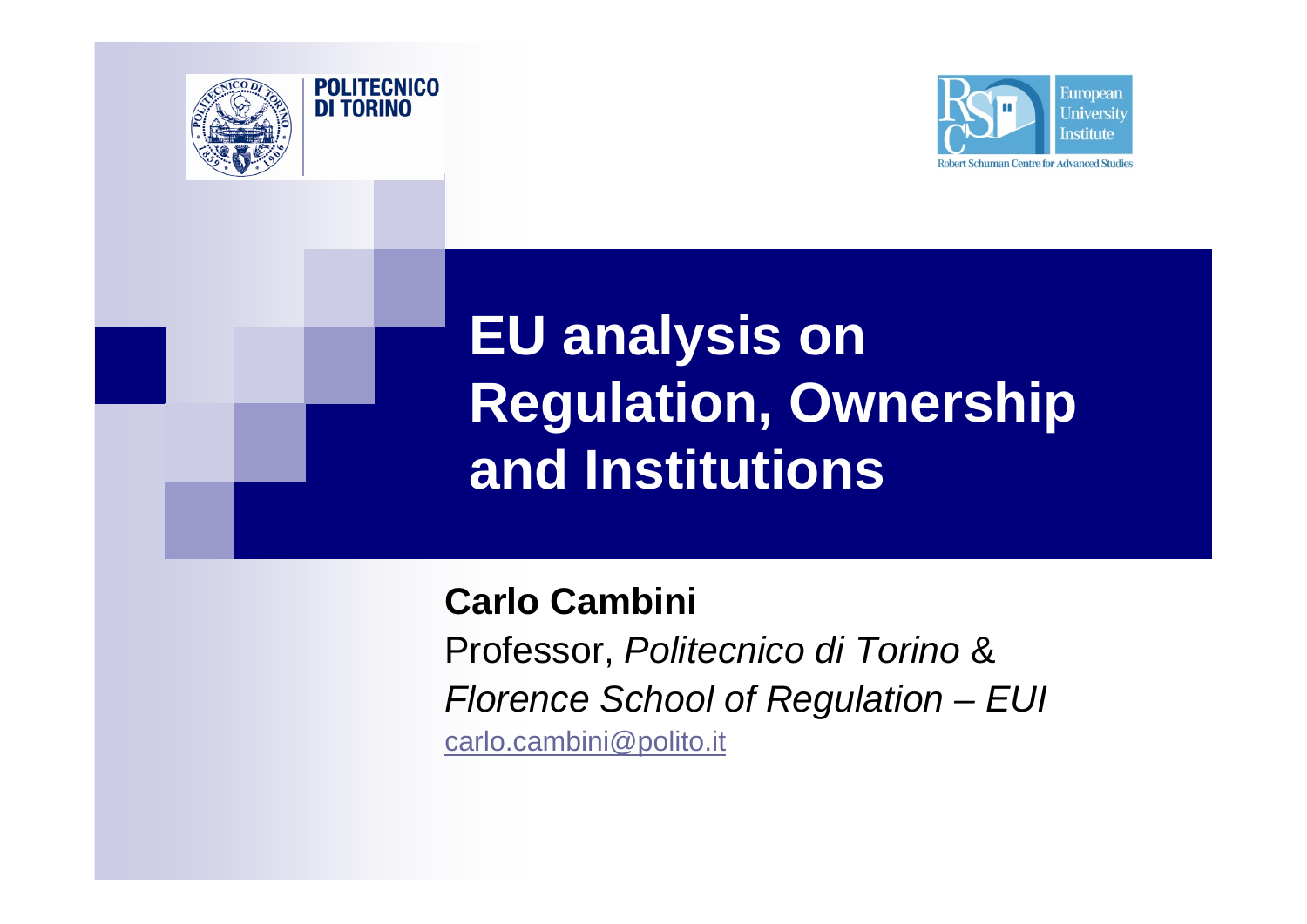# Roadmap

**Plan of the talk:** 

□ Profile of ownership structure in Europe: the role of (mixed) *State Owned Enterprises* (SOEs)

□ Firms' financial performance (capital structure and market value) vs. ownership

Dynamic Efficiency

□ (Weak and strong) political institutions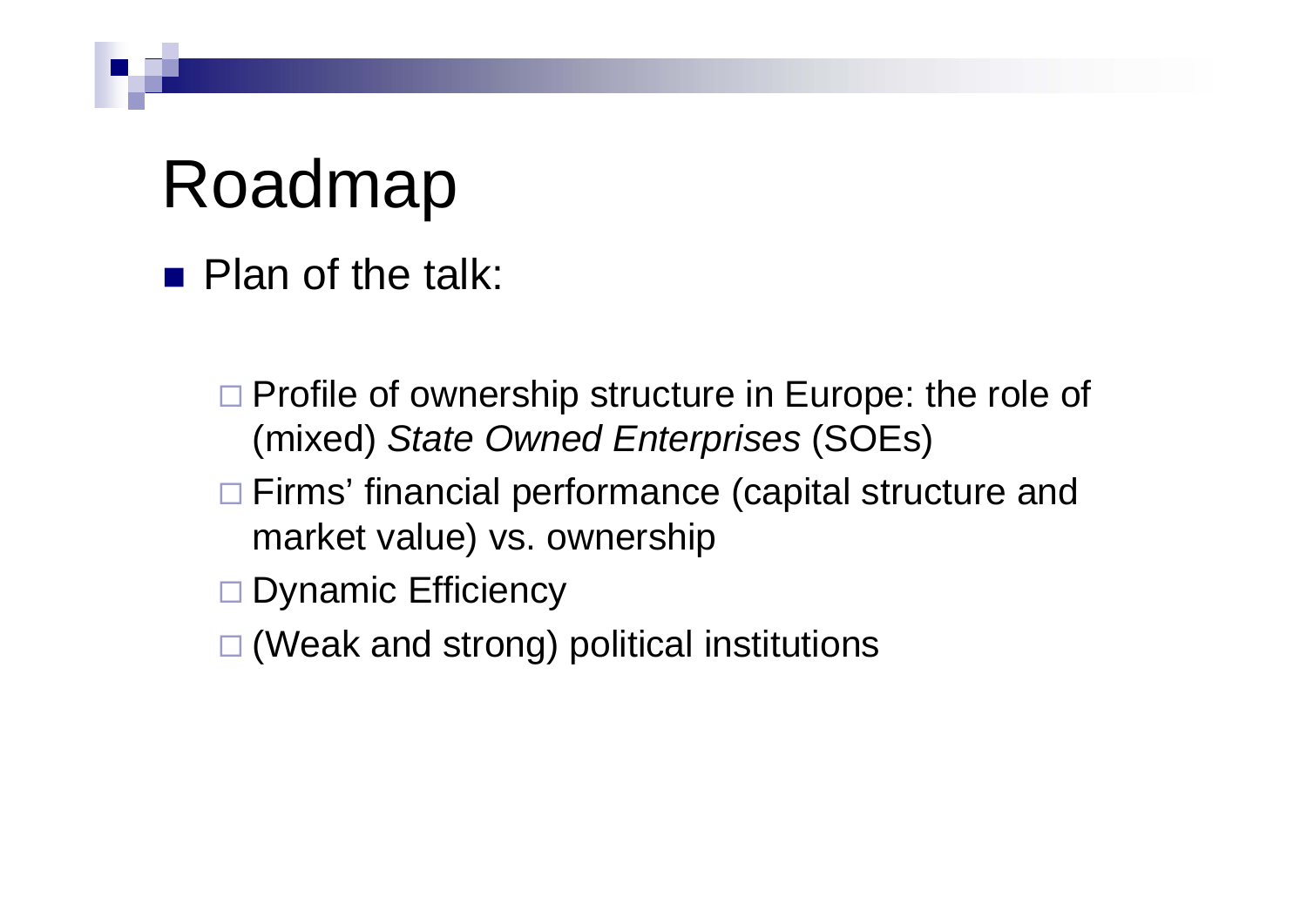#### **Ownership and Regulation**

- **Potential trade-off between (static and dynamic)** efficiency and control
- **n** In the past, European Commission recognized that

"… concerns are reported that *the structures in place do not ensure that regulatory decisions are not influenced by State ownership considerations*…"

- **Potential influence of ownership on regulatory decisions**<br>and outcomes.
- My talk will be based on evidences from recent empirical studies from EU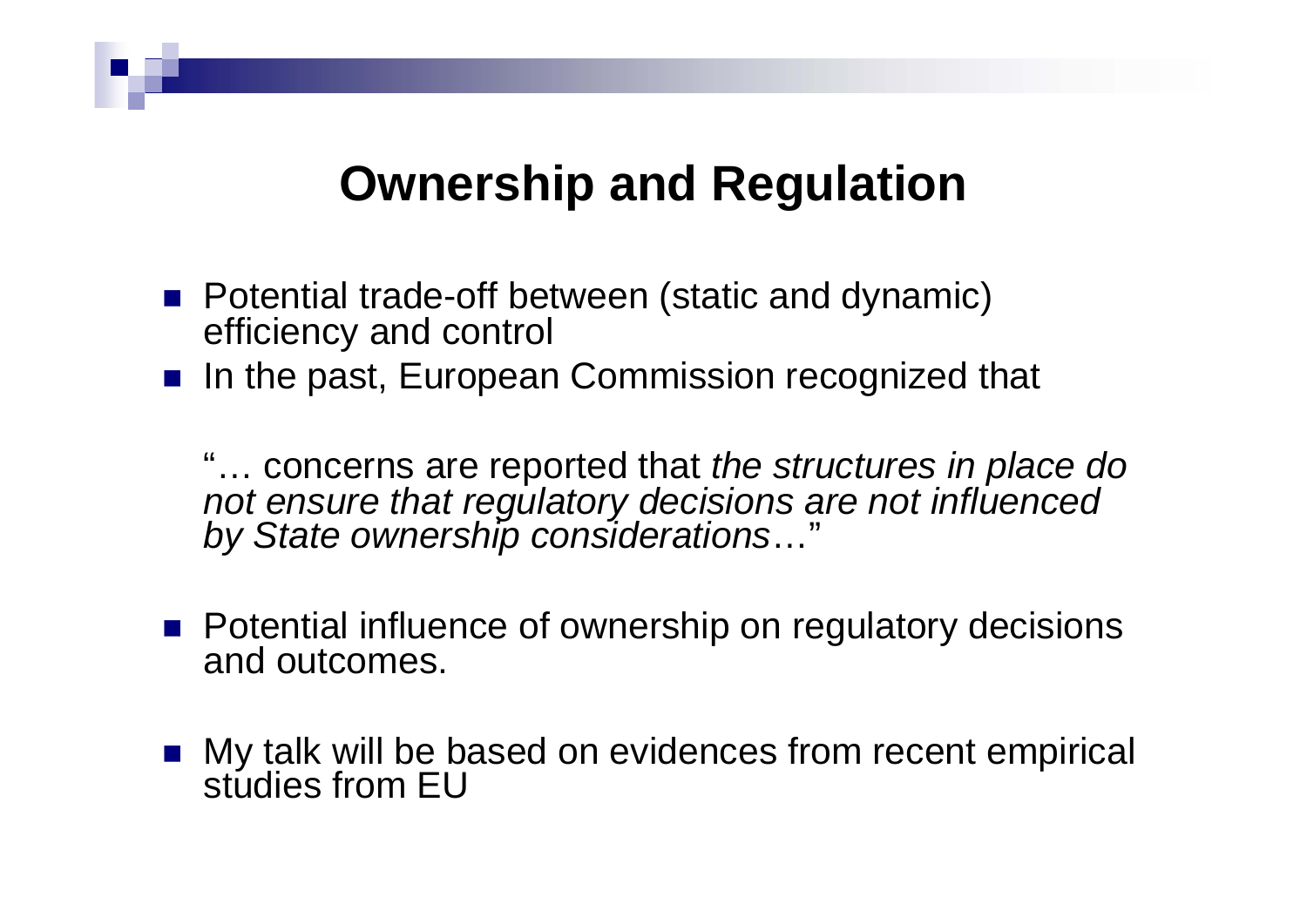## **Ownership** in Europe

#### **Privatization in Europe**

- □ A huge ownership transfer until mid-nineties
- $\Box$ *Reluctant* privatization henceforth
- $\blacksquare$  In EU utilities private ownership is the exception rather than the rule…
	- Bortolotti & Faccio (2009): at the end of 2000 the governments were controlling more than 60% of privatized firms (through full ownership or golden shares)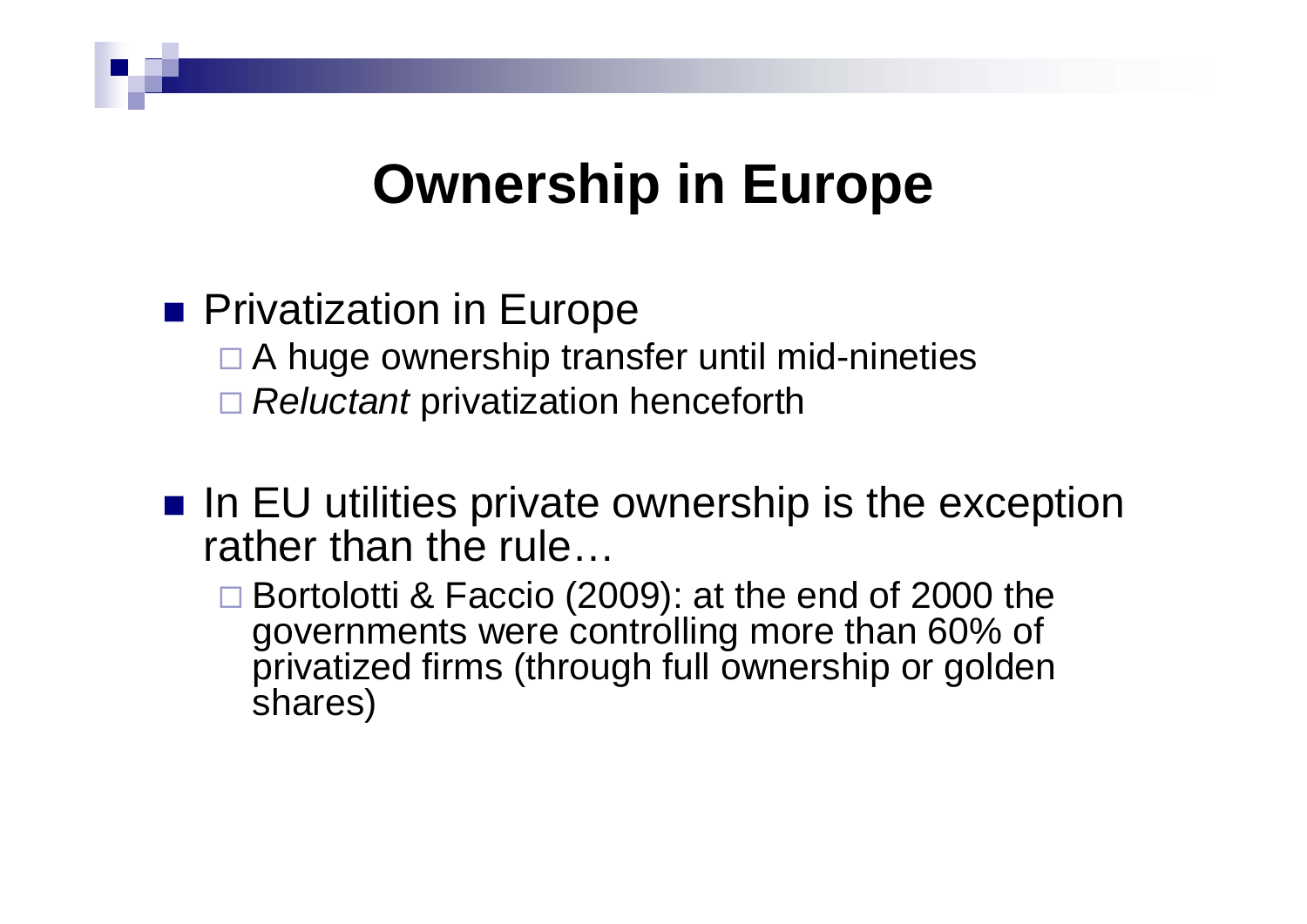### **Evidence: Ownership in EU15**

(source: Cambini, Rondi and Spiegel, 2012; in Harrington et al. *Recent Advances in the Analysis of Competition Policy and Regulation,* Edward Elgar)

|             |                                | <b>Energy</b>                       | <b>Telecommunications</b>           |                                |                                     |
|-------------|--------------------------------|-------------------------------------|-------------------------------------|--------------------------------|-------------------------------------|
|             |                                | Electricity                         | Gas                                 |                                |                                     |
| Country     | Date of establishing<br>an IRA | Ownership<br>(end 2010)             | Ownership<br>(end 2010)             | Date of establishing<br>an IRA | Ownership<br>(end 2010)             |
| Austria     | 2000                           | State $(51\%)$                      | Partially private<br>(State 31%)    | 1997                           | Partially private<br>$(State 25\%)$ |
| Belgium     | 1999                           | Partially private<br>(State 49%)    | Partially private<br>(State 31%)    | 1991                           | State $(> 50\%)$                    |
| Denmark     | 1999                           |                                     |                                     | 2002                           | Private                             |
| Finland     | 1995                           | State (54%)                         |                                     | 1987                           | State $(>50\%)$                     |
| France      | 2000                           | State (85%)                         | Partially private<br>(State 37,5%)  | 1996                           | Partially private<br>(State 32%)    |
| Germany     | 2006*                          | Private<br>$(State 2.5\%)$          | Private<br>$(State 2.5\%)$          | 1996*                          | Partially private<br>(State 28%)    |
| Greece      | 2000                           | State $(51\%)$                      |                                     | 1992                           | Partially private<br>$(State 10\%)$ |
| Ireland     | 1999                           |                                     |                                     | 1997                           | Private                             |
| Italy       | 1995                           | Partially private<br>(State 33%)    | Partially private<br>$(State 20\%)$ | 1997                           | Private                             |
| Luxemburg   | 2000                           | State (100%)                        | State (100%)                        | 1997                           | State (100%)                        |
| Netherlands | 1998                           |                                     |                                     | 1997                           | Private                             |
| Portugal    | 1995                           | Partially private<br>$(State 26\%)$ |                                     | 2001                           | Private<br>$(State 6\%)$            |
| Spain       | 1998                           | Private                             | Private                             | 1996                           | Private                             |
| Sweden      | 1998                           | Private                             | Private                             | 1992                           | State ( $> 50\%$ )                  |
| UK          | 1989                           | Private                             | Private                             | 1984                           | Private                             |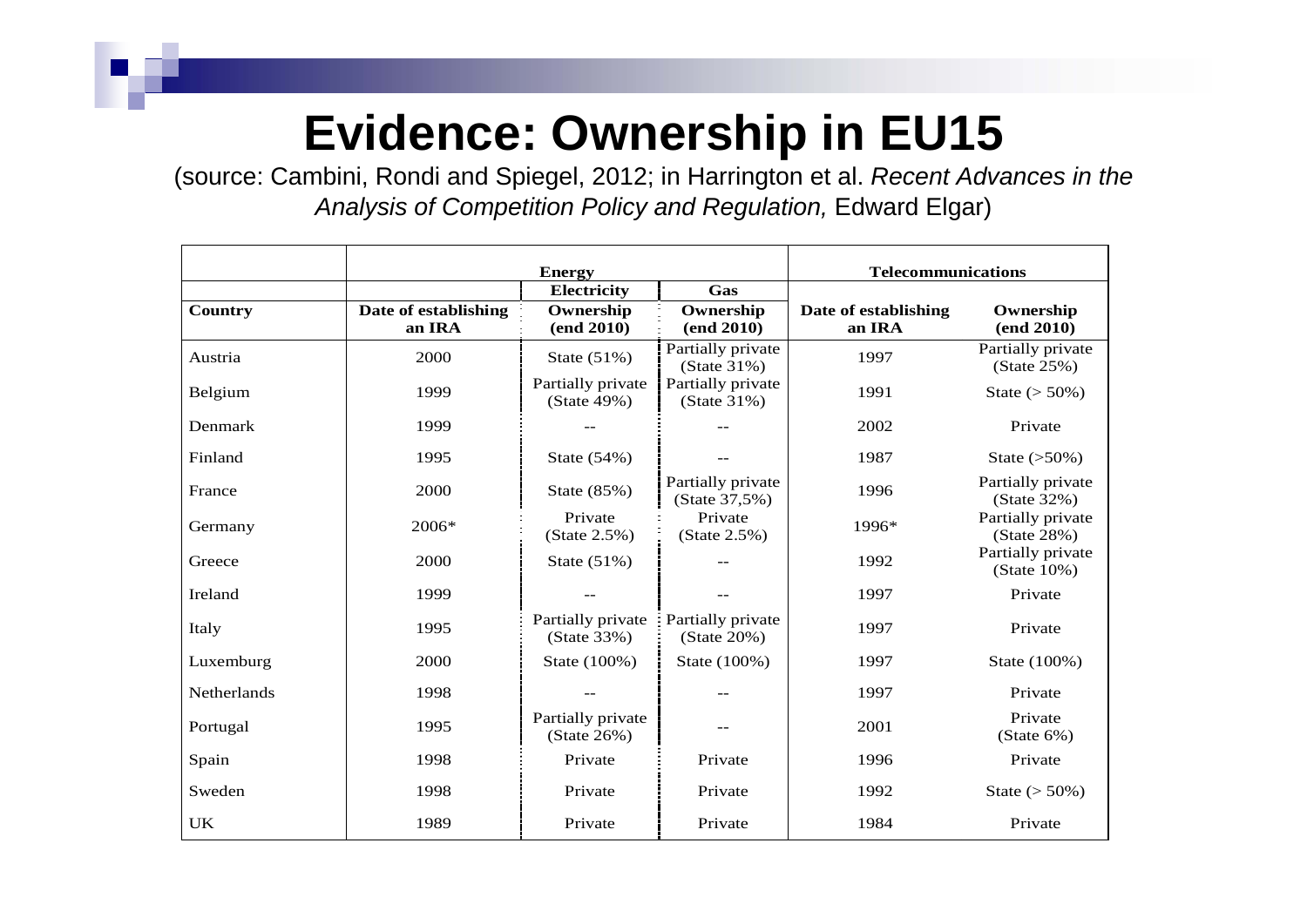#### **… And in new EU12 Member states**

(source: Cambini, Rondi and Spiegel, 2012; in Harrington et al. *Recent Advances in the Analysis of Competition Policy and Regulation,* Edward Elgar)

|                |                                | <b>Energy</b>              |                                  | <b>Telecommunications</b>      |                                     |  |
|----------------|--------------------------------|----------------------------|----------------------------------|--------------------------------|-------------------------------------|--|
|                |                                | <b>Electricity</b>         | Gas                              |                                |                                     |  |
| <b>Country</b> | Date of establishing<br>an IRA | Ownership<br>(end 2010)    | Ownership<br>(end 2010)          | Date of establishing<br>an IRA | Ownership<br>(end 2010)             |  |
| Bulgaria       | 1999                           | State (100%)               | State (100%)                     | 2006                           | Private                             |  |
| Czech Rep.     | 2001                           | State $(67%)$              | Private                          | 2005                           | Private                             |  |
| Cyprus         | 2003                           | State (100%)               | State (100%)                     | 2002                           | State (100%)                        |  |
| Estonia        | 2008*                          | Partially private          | Partially private                | 2008*                          | Private                             |  |
| Hungary        | 1994                           | Private                    | Private                          | 2003                           | Private                             |  |
| Latvia         | 2001**                         | <b>State</b>               | Private                          | 2001**                         | State $(51\%)$                      |  |
| Lithuania      | 1997**                         | <b>State</b><br>$(96.5\%)$ | Partially private<br>(State 30%) | 2004                           | Private                             |  |
| Malta          | 2001                           | <b>State</b>               | <b>State</b>                     | 2001                           | Private                             |  |
| Poland         | 1997                           | State (100%)               | Private                          | 2006                           | Private                             |  |
| Romania        | 2000                           | Private                    | Private                          | 2006                           | Partially private<br>$(State 46\%)$ |  |
| Slovenia       | 2001                           | <b>State</b>               | Partially private<br>(State 31%) | 2001                           | Partially private<br>(State 49%)    |  |
| Slovakia Rep.  | $2001**$                       | State $(51\%)$             | State (51%)                      | 2004                           | Partially private<br>(State 49%)    |  |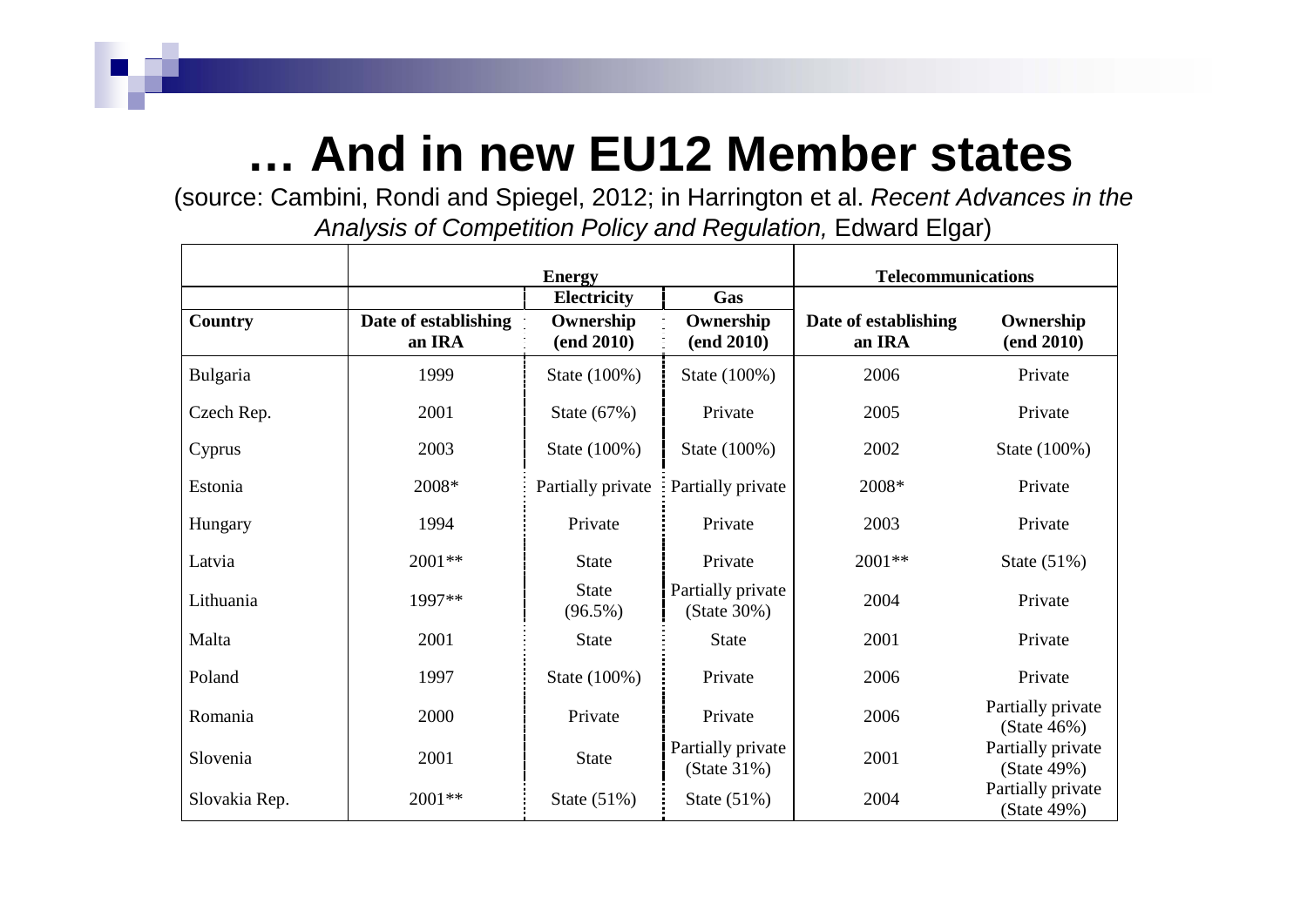#### **Top regulated companies in EU 15**

(source: Bortolotti, Cambini and Rondi, 2013)

**Table – The top 20 European regulated companies by market capitalization** 

| <b>Company Name</b>                   | Country            | Date of<br><b>Establishment</b><br>of an IRA | <b>IPO</b> Year | <b>Market</b><br><b>Capitalization</b><br>(US\$bn, end 2005) | Government<br><b>Control Rights</b><br>(end 2005) |
|---------------------------------------|--------------------|----------------------------------------------|-----------------|--------------------------------------------------------------|---------------------------------------------------|
|                                       |                    | <b>Telecommunications</b>                    |                 |                                                              |                                                   |
| Telefonica de Espana SA               | Spain              | 1996                                         | 1987            | 71.88                                                        | 0.000                                             |
| Deutsche Telekom AG                   | Germany            | 1996                                         | 1996            | 69.74                                                        | 0.575                                             |
| France Telecom                        | France             | 1996                                         | 1997            | 64.58                                                        | 0.324                                             |
| Telecom Italia SpA                    | Italy              | 1997                                         | 1997            | 56.04                                                        | 0.000                                             |
| <b>British Telecommunications PLC</b> | U.K.               | 1984                                         | 1991            | 33.02                                                        | 0.000                                             |
| Telia Sonera AB                       | Sweden             | 1992                                         | 2000            | 24.10                                                        | 0.590                                             |
| Koninklijke KPN NV                    | <b>Netherlands</b> | 1997                                         | 1994            | 21.32                                                        | 0.078                                             |
| <b>TeleDanmark AS</b>                 | Denmark            | 2002                                         | 1994            | 11.64                                                        | 0.000                                             |
| Portugal Telecom SA                   | Portugal           | 2001                                         | 1995            | 11.27                                                        | 0.127                                             |
| Telekom Austria AG                    | Austria            | 1997                                         | 2000            | 10.83                                                        | 0.302                                             |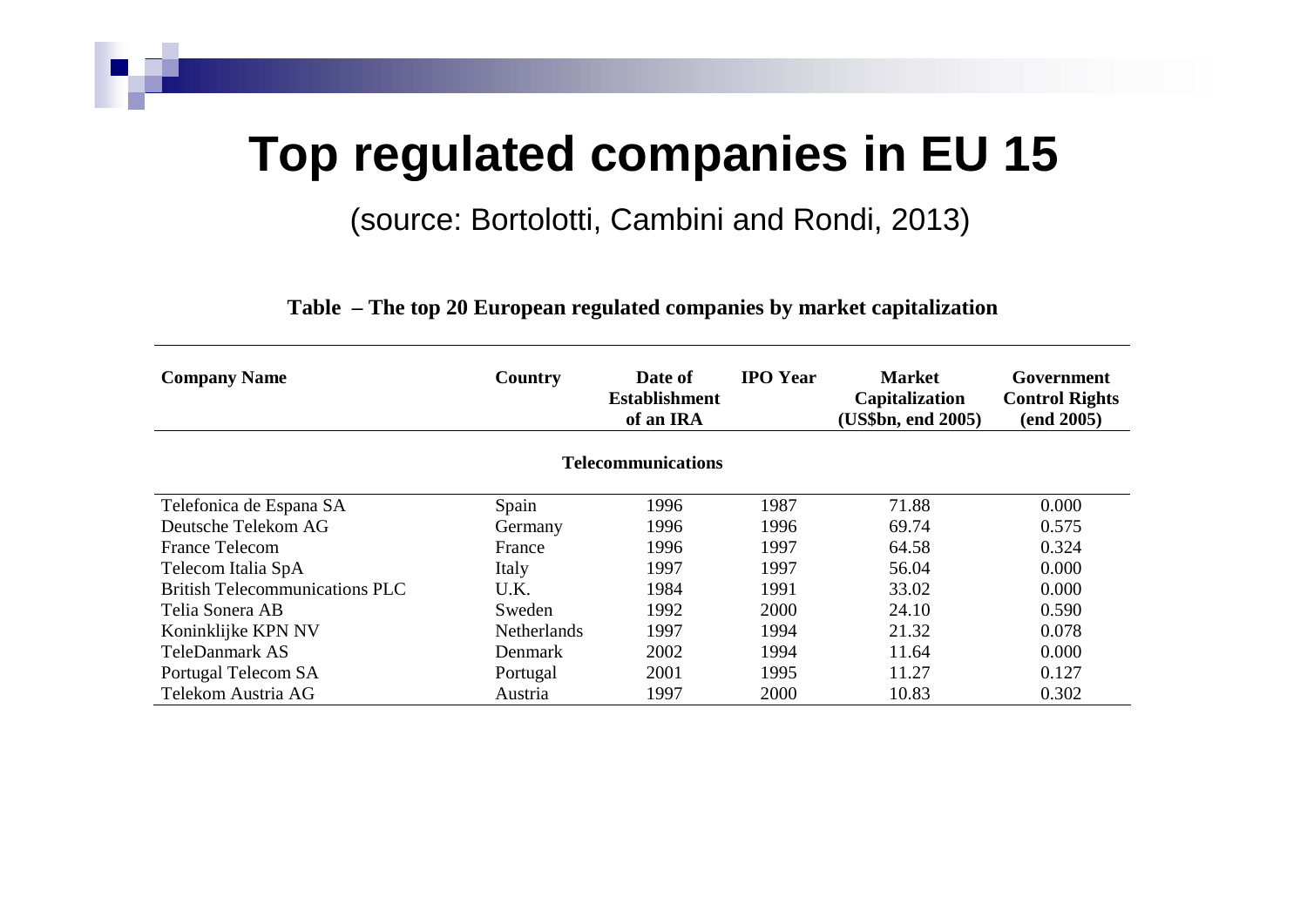#### **Top regulated companies in EU 15**

(source: Bortolotti, Cambini and Rondi, 2013)

| <b>Company Name</b>      | Country | <b>IPO</b><br>Date of<br><b>Establishment of</b><br>Year<br>an IRA |      | <b>Market</b><br><b>Capitalization</b><br>(US\$bn, end 2005) | <b>Government Control</b><br><b>Rights</b><br>(end 2005) |
|--------------------------|---------|--------------------------------------------------------------------|------|--------------------------------------------------------------|----------------------------------------------------------|
|                          |         | <b>Energy</b>                                                      |      |                                                              |                                                          |
| Electricité de France    | France  | 2000                                                               | 2005 | 68.88                                                        | 0.873                                                    |
| E.ON                     | Germany | 2006                                                               | 1987 | 68.14                                                        | 0.048                                                    |
| Enel                     | Italy   | 1995                                                               | 1999 | 48.29                                                        | 0.322                                                    |
| <b>RWE</b>               | Germany | 2006                                                               | 1922 | 41.47                                                        | 0.310                                                    |
| Suez                     | France  | 2000                                                               | 1987 | 39.10                                                        | 0.197                                                    |
| Vivendi                  | France  | 2000                                                               | 2000 | 36.00                                                        | 0.124                                                    |
| <b>British Gas PLC</b>   | U.K.    | 1989                                                               | 1986 | 35.03                                                        | 0.000                                                    |
| Gaz de France            | France  | 2000                                                               | 2005 | 28.80                                                        | 0.801                                                    |
| National Grid Transo PLC | U.K.    | 1989                                                               | 1995 | 28.67                                                        | 0.000                                                    |
| Iberdola                 | Spain   | 1998                                                               | 1992 | 24.60                                                        | 0.020                                                    |

#### **Table – The top 20 European regulated companies by market capitalization**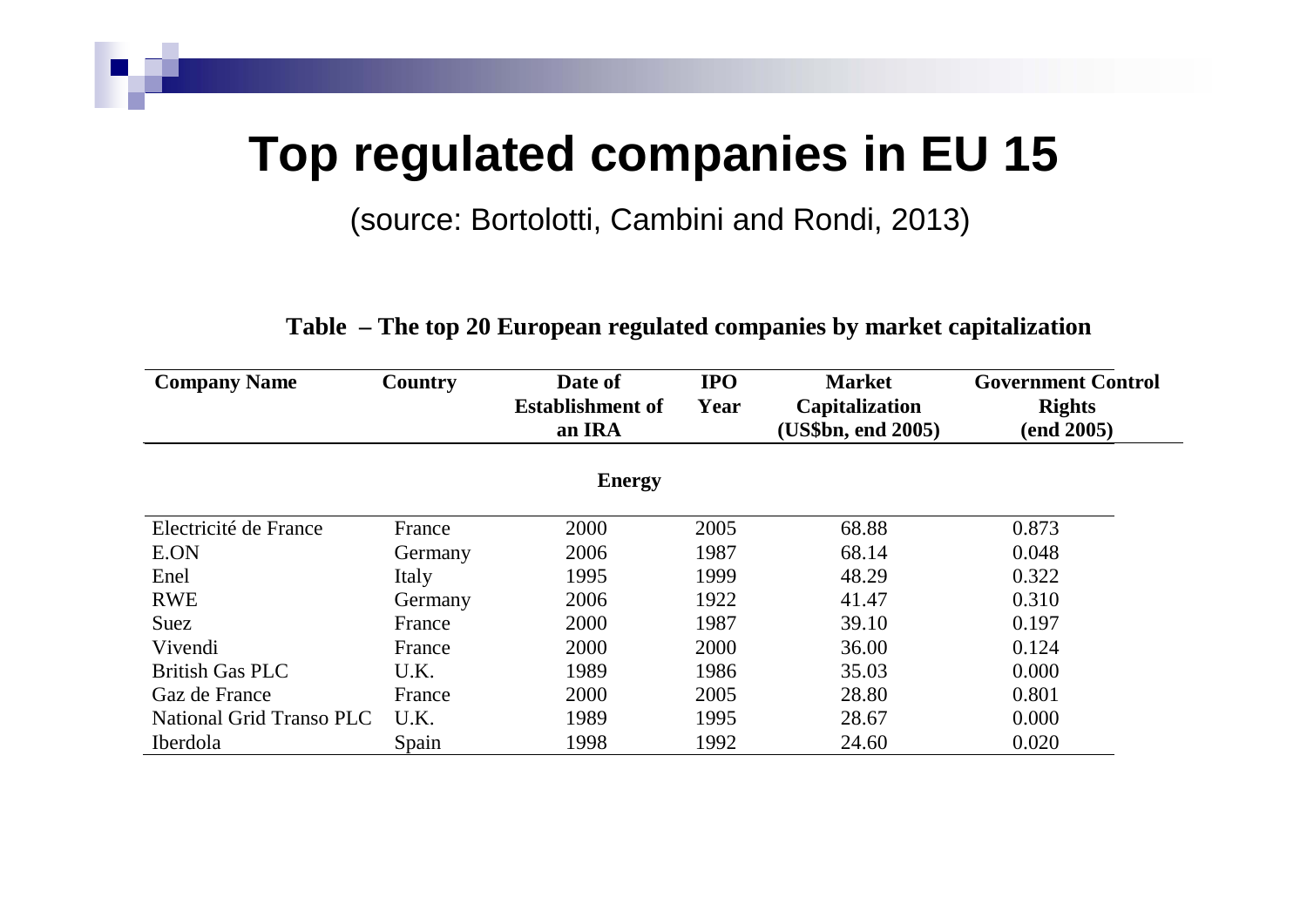#### **Evidence on Capital Structure**

Bortolotti, Cambini, Rondi and Spiegel, 2011 *Journal of Economics & Management Strategy*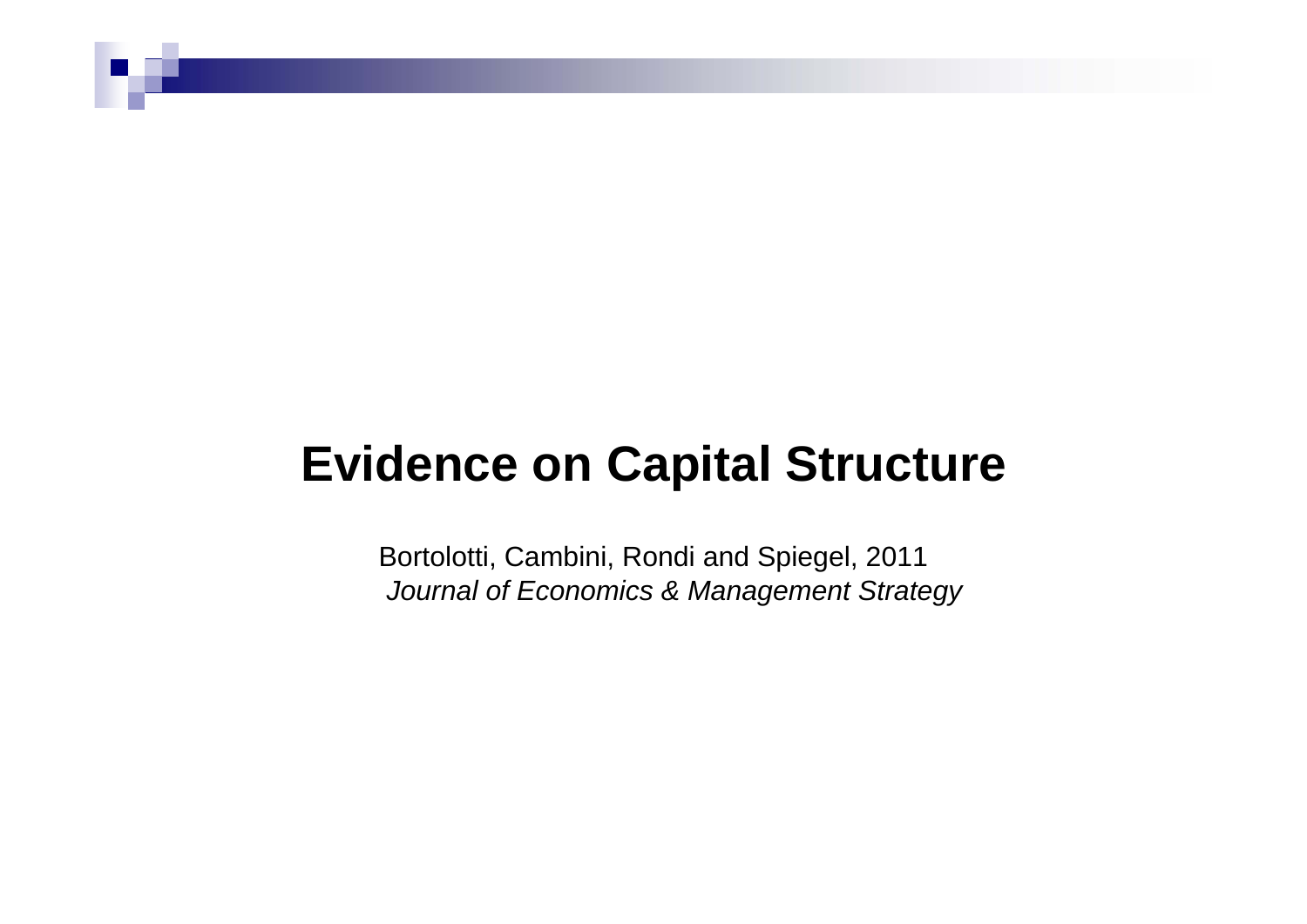#### **Financial performace and Ownership**

- **Evidence**: Ten years after the beginning of privatization and liberalization in network industries in Europe, regulated utilities have substantially increased their financial leverage
- In the U.K., DTI and HM Treasury (2004) have expressed a concern about the "*dash for debt*" *"flight of equity"* within the U.K. utilities sector from the midlate 1990's
- They argue that high leverage "*could imply greater risks of financial distress, transferring risk to consumers and taxpayers and threatening the future financeability of investment requirements* "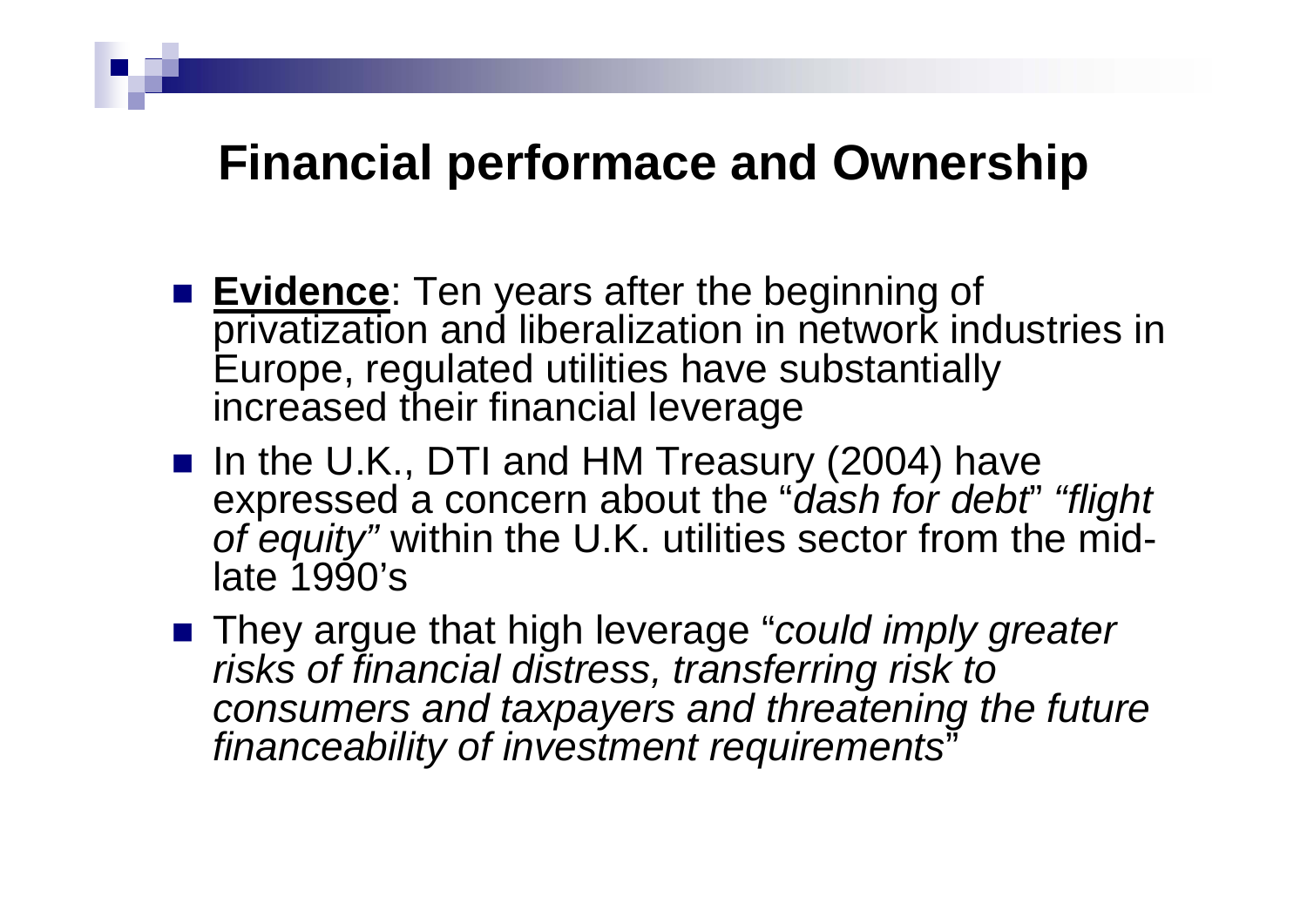#### **The "Dash for debt"**

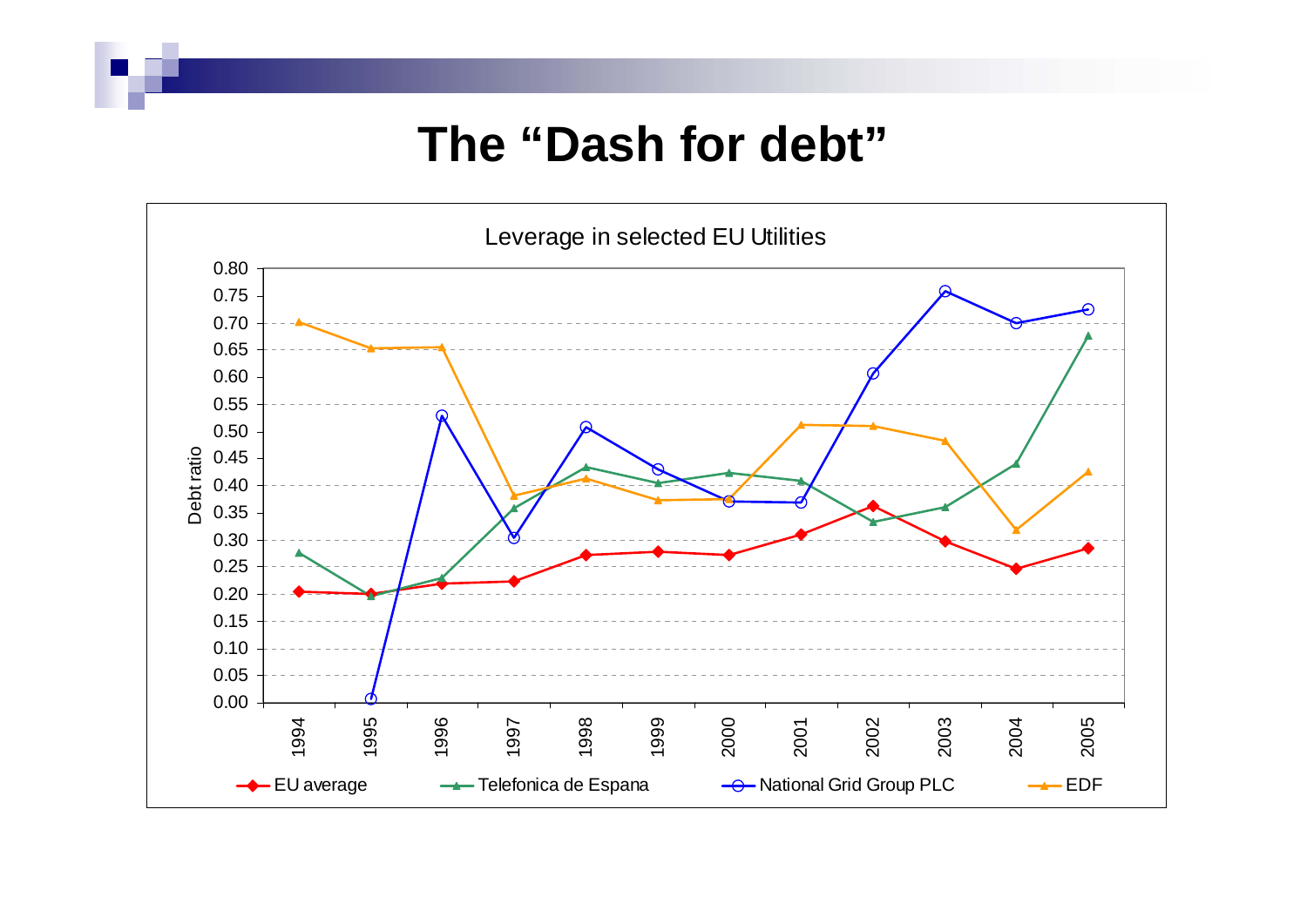#### **A Strategic Explanation of Leverage**

- **Problem of lack of commitment: regulator may reduce regulated prices after** sunk investment. May firms "use" capital structure to influence the regulators' decisions? … and may regulators "use" capital structure to *tie their own hands* and discipline their own opportunism?
- A welfare maximizing regulator has the incentive to set a high regulated price so as to reduce the probability that the firm will become financially distressed (Spiegel and Spulber, 1994). Hence, firm's leverage mitigates regulatory opportunism
- $\mathcal{L}_{\mathcal{A}}$  What about SOEs?
	- $\Box$  Government ownership lowers the risk of financial distress, but it can also work as an alternative *commitment* device
		- Politicians support *high tariffs* to cash in dividends, but also *high investment ("broad service")* to bring in votes
		- **Politicians would not act opportunistically against the firms they own via** regulation
	- $\Rightarrow$  Thus state-controlled firms do not need to issue debt to hedge regulatory risk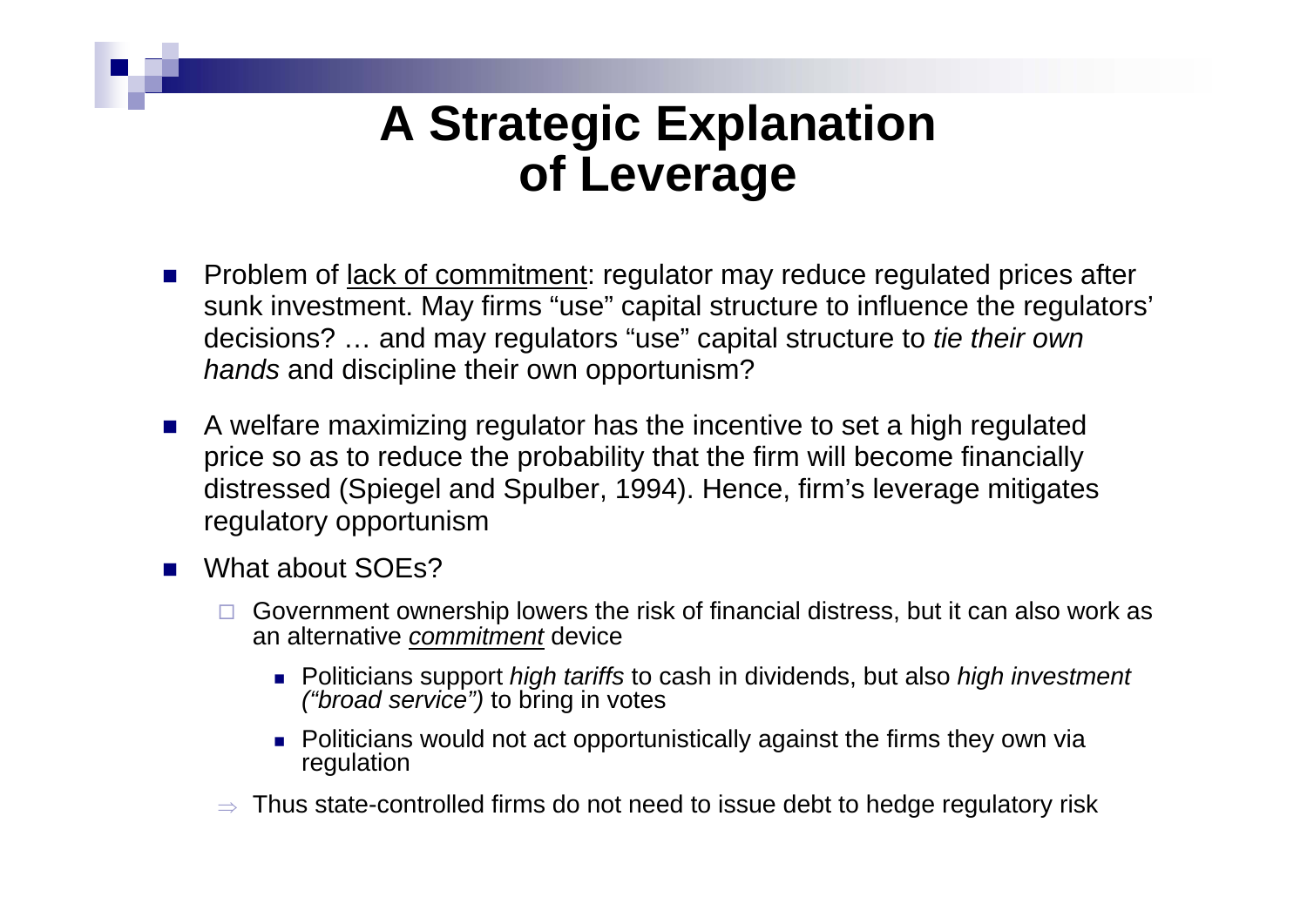#### **Empirical evidence on Financial Leverage**

(source: Bortolotti, Cambini, Rondi and Spiegel, 2011 *Journal of Economics & Management Strategy*)

- П We constructed an unbalanced panel of 92 publicly traded utilities and transportation infrastructure operators during 1994-2005 (927 firm-year observations) in 14 EU member states:
	- □ 44 firms in electricity and gas distribution
	- □ 13 water supply companies
	- □ 15 telecoms (mainly vertically integrated operators)
	- □ 8 freight roads concessionaires
	- □ 12 transportation infrastructure operators
- П The sample covers 85-90% of publicly traded utilities in EU and 12 of the top 30 for Mkt. capitalization in EU
- $\mathcal{L}_{\text{max}}$  For every company we construct the *Government Ultimate Control Rights* measured using the "weakest link concept" (LLSV, 1999)
	- □ 67 firms in our sample have been privatized by 2005. Of these firms 24 have been privatized during 1994-2005 period. 25 firms in our sample are still state-controlled in 2005.
	- $\Box$  Privatization is still incomplete: the state's UCR in the firms in our sample are 37% on av.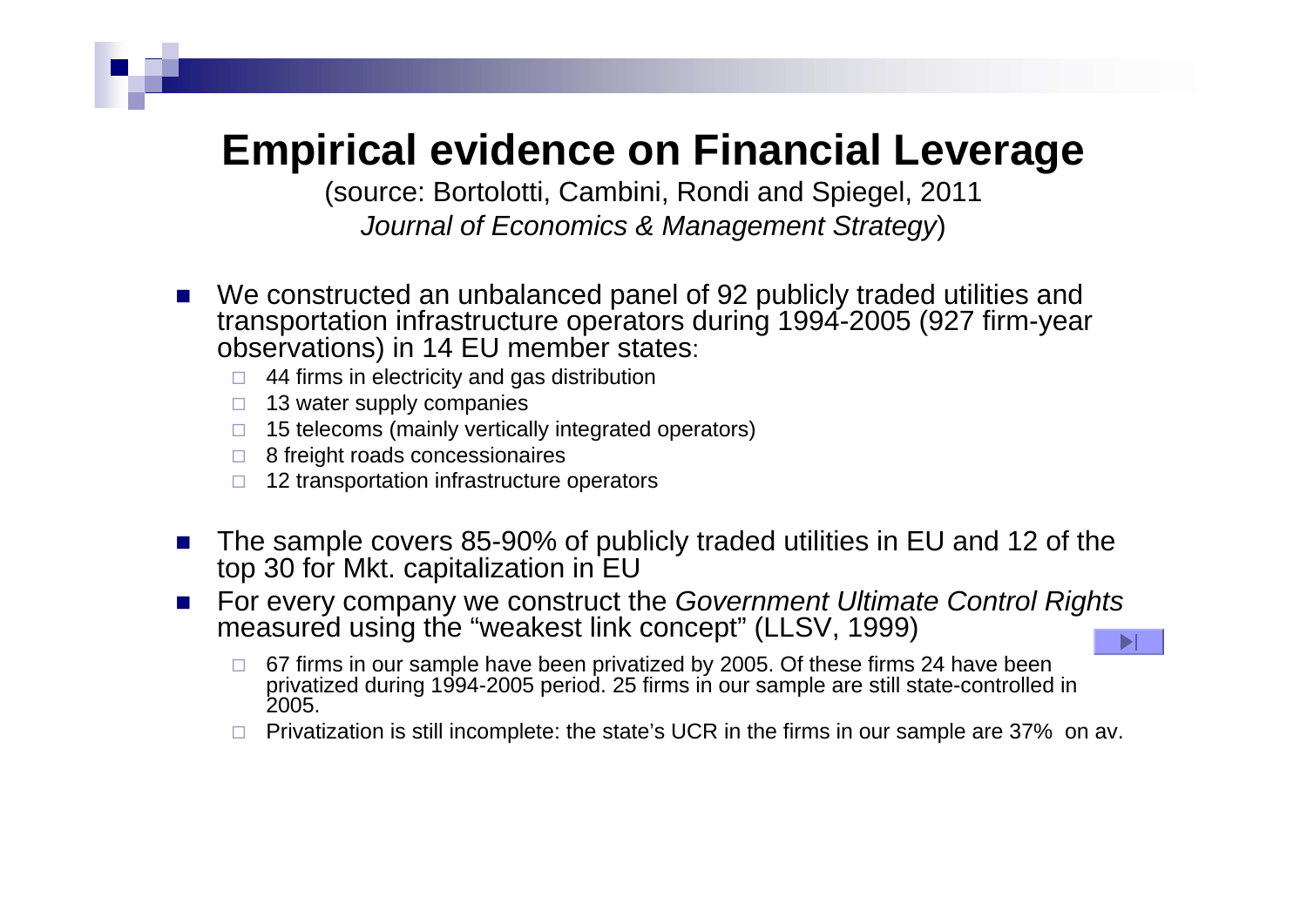#### **Results on Firm's Financial Performance**

(source: Bortolotti, Cambini, Rondi and Spiegel, 2011 *Journal of Economics & Management Strategy*)

- Evidence that utilities increase their leverage following the introduction of independent regulation, provided they are *privately controlled*
- Significant long-run effects are found:
	- □ the introduction of an IRA is associated with a long-run increase in leverage by 7.2% for the full sample.
	- $\square$  for privately-controlled firms the long-run effect is 9.2% for all privately-controlled firms and 11.9% for firms that were privately controlled throughout our sample period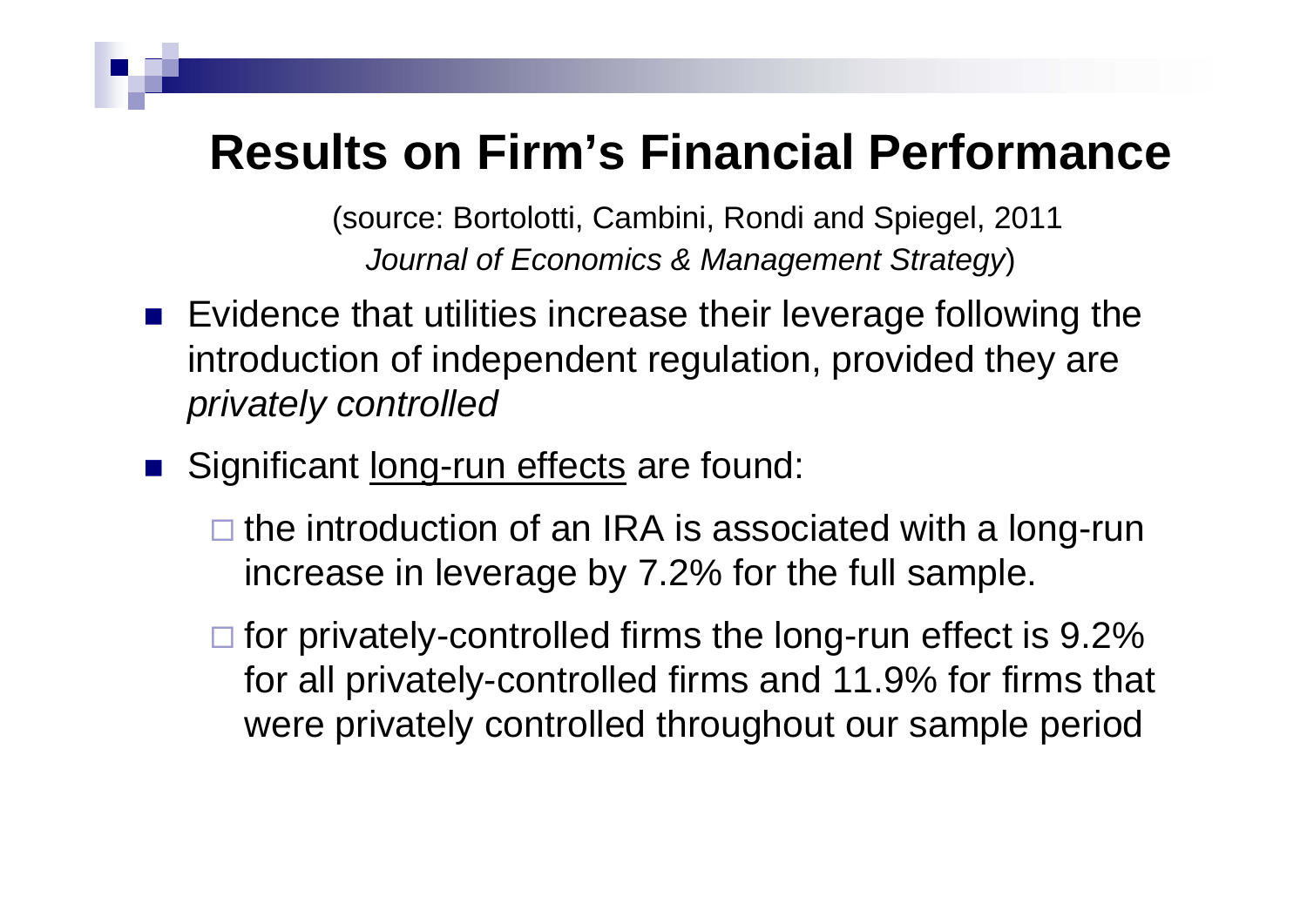#### **Results on Firm's Financial Performance**

(source: Bortolotti, Cambini, Rondi and Spiegel, 2011 *Journal of Economics & Management Strategy*)

**Leverage Granger-causes Regulated Prices:** 

↑ *Leverage* ⇒ ↑ *regulated prices*

- **Leverage does not Granger-cause regulated prices for** the sub-sample of State-controlled firms.
- Our findings are broadly consistent with the idea that regulated firms use leverage strategically to mitigate regulatory opportunism.
- But ownership does matter: the theory holds only for *privately-controlled firms.*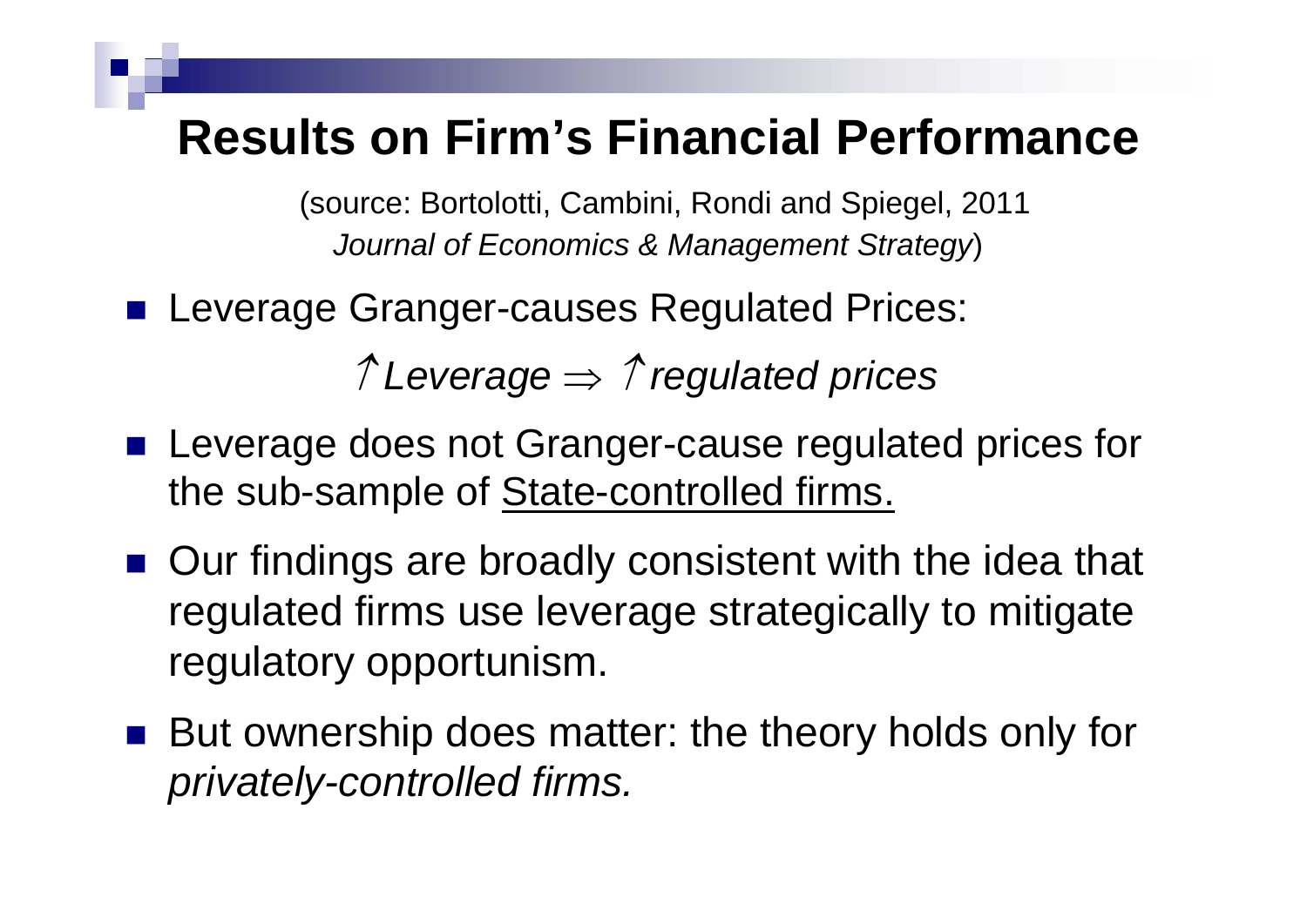#### **Reluctant Regulation**

Bortolotti, Cambini and Rondi, 2013 *Journal of Comparative Economics*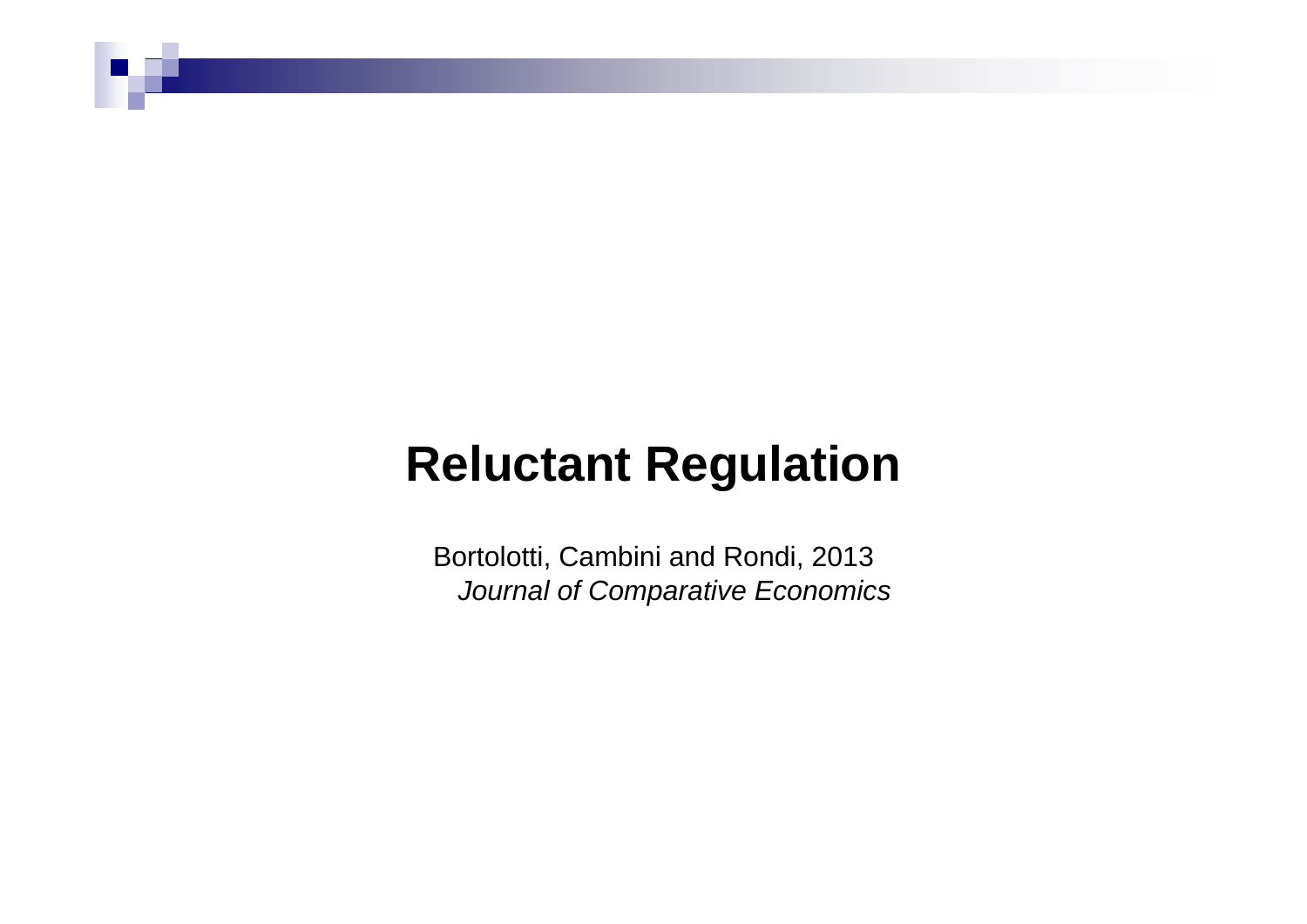#### **Ownership and Firms' Market Value in EU**

(source: Bortolotti, Cambini and Rondi, 2013)

- From *The Economist, Jan. 2012:* "How can the state regulate the firms it also runs"?
- Theory: Governments are "bad owners": they typically impose political objectives that destroy firm value (Shleifer & Vishny 1994). Governments are also "bad regulators" as their interference leads to time-inconsistent regulatory decisions (Stigler, 1971)
- **Recent empirical evidence shows:** 
	- *Partial*, not full, privatization boosts economic and financial performance (Gupta, 2005)
	- Fully privatized firms are typically *less* valuable than state-controlled firms (Bortolotti and Faccio, 2009) and require a premium to compensate political risk (Beltratti et a. 2007)
- Why *partial* ownership (mainly in EU)? Residual state ownership may reassure investors that politicians will not behave so as to reduce the value of partially privatized company (Perotti, 1995)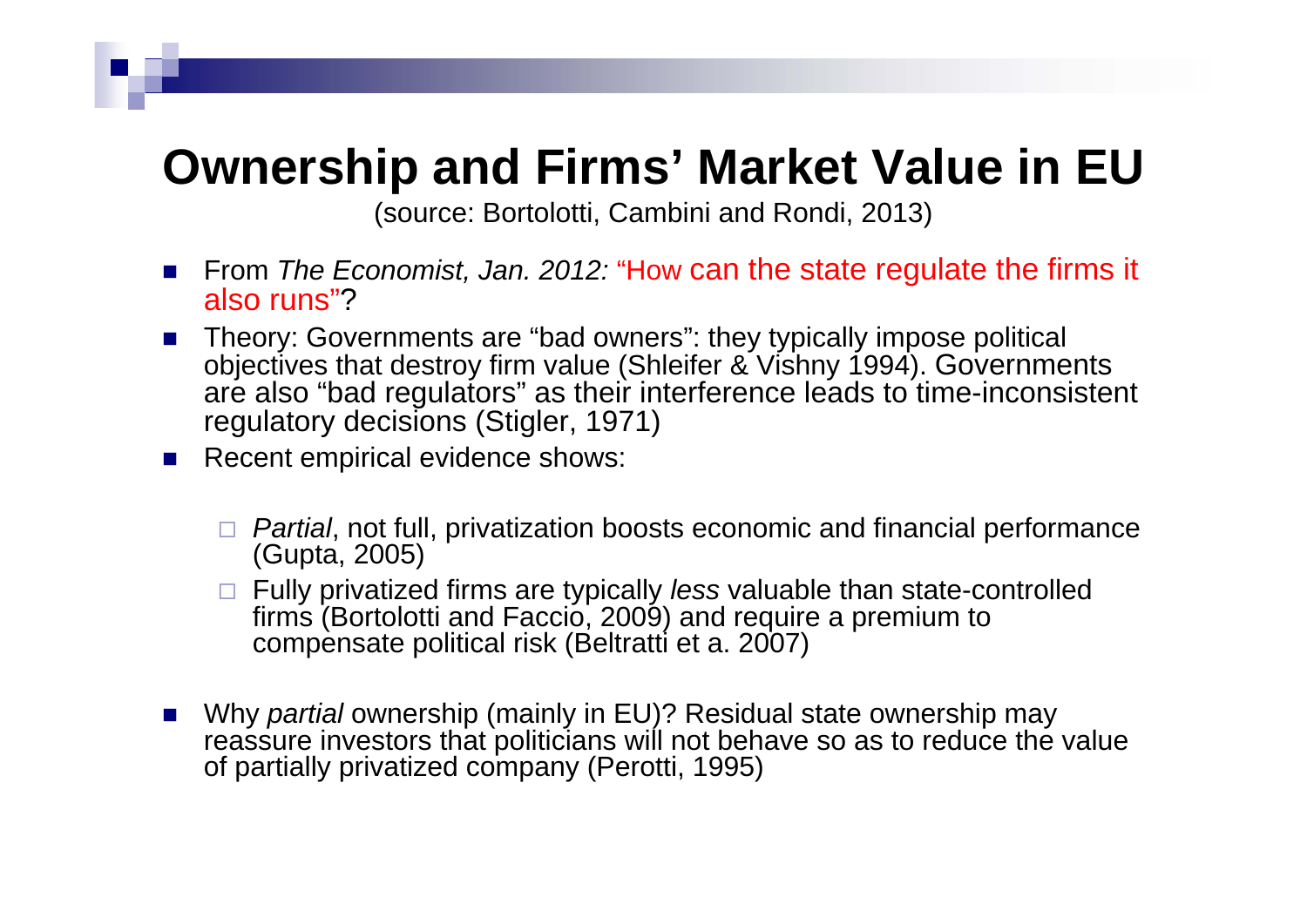#### **Our paper: Regulators, Firms and Politicians**

- **We investigate if state ownership affects firm value when Independent Regulatory Agencies are in place**
- IRAs are set up to prevent politicians from extracting **political rents** from state-controlled utilities – e.g. "*white elephant*" investment and employment programs
- …This works, but only if regulators were de-facto independent from political influence … as it happens, some IRAs are more independent than others
- Politicians can interfere with **legally** (but not **genuinely**) independent regulators to obtain favorable decisions and extract **economic** rents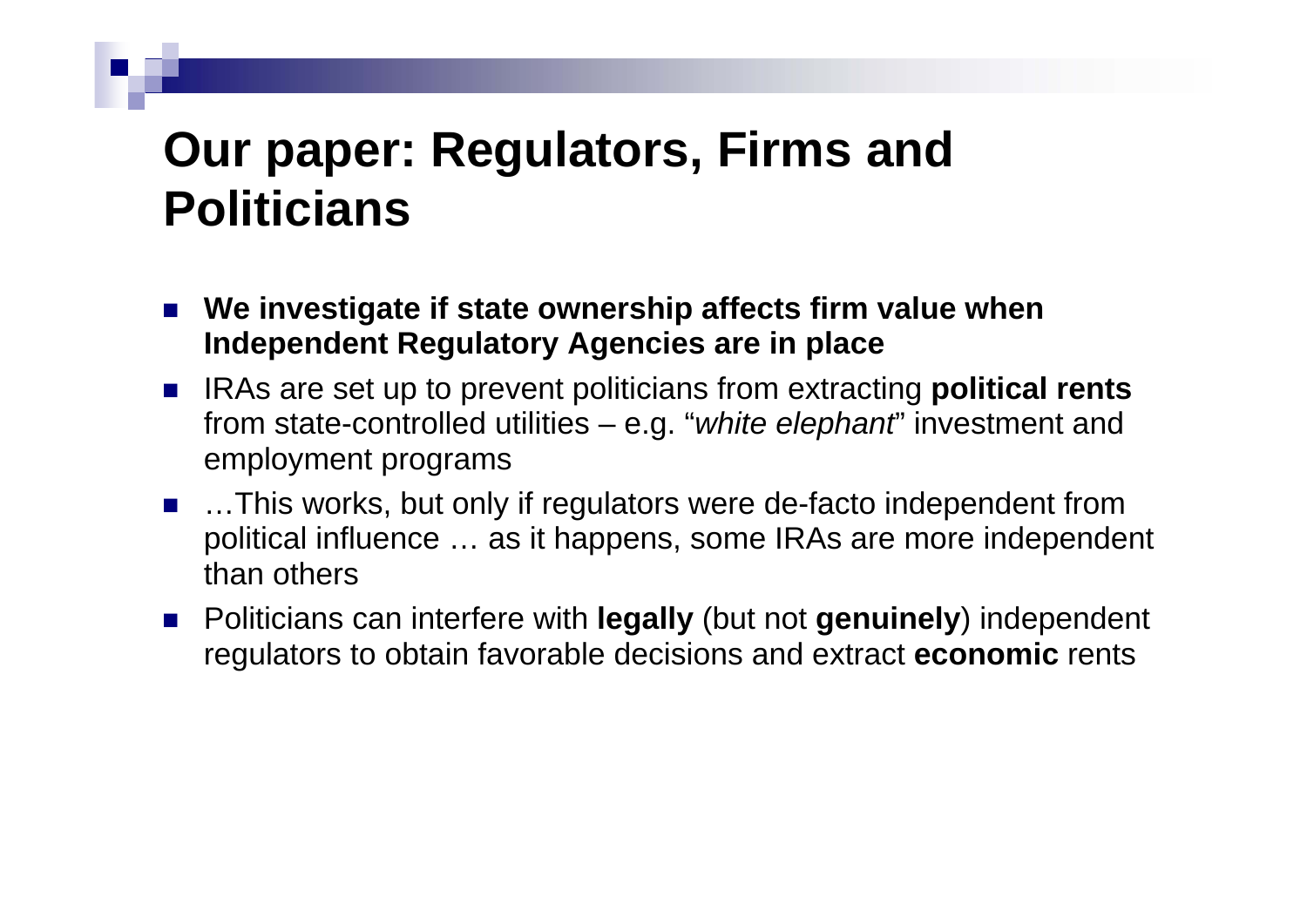#### **Politicians and Institutions**

- $\Rightarrow$  Such opaque governmental "protection" is positively valued by investors in the equity market
- What makes political interference in regulatory matters **possible?…What is the transmission mechanism?**
- **Levy and Spiller (1994) show that regulation is credible and** independent where **political institutions constrain the executive's discretion**
- $\Rightarrow$  Political institutions influence the latitude governments have to decide about **privatization** and **delegation** of powers to IRAs imposed by the European Union
- ⇒ **We label reluctant regulation the institutional setting where regulatory powers are delegated to a formally independent regulator, but subject de facto to political interference**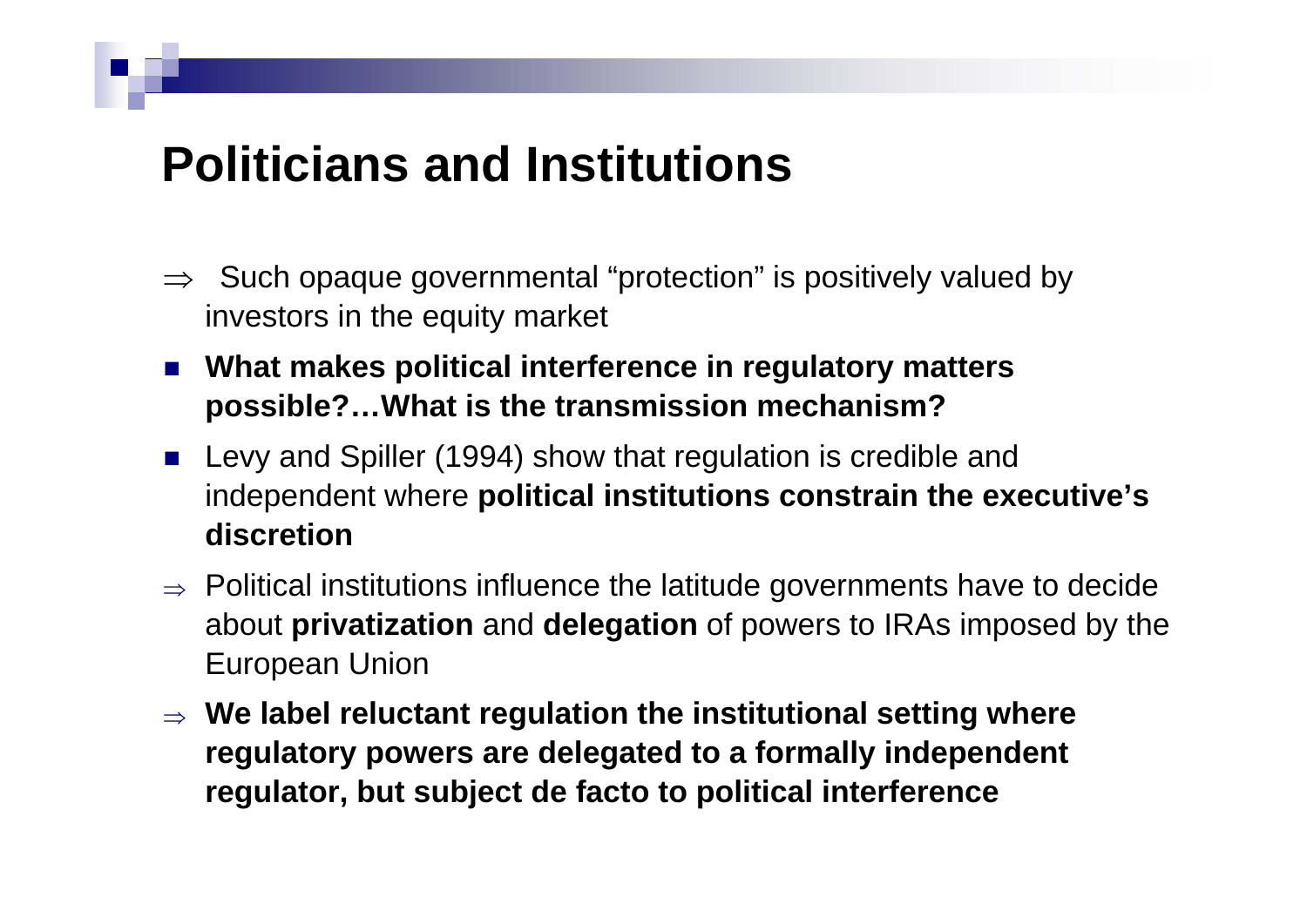#### **Evidence on Market Value in EU**

(source: Bortolotti, Cambini and Rondi, 2013)

Market to Book Ratios @ IRA Inception by Ownership status

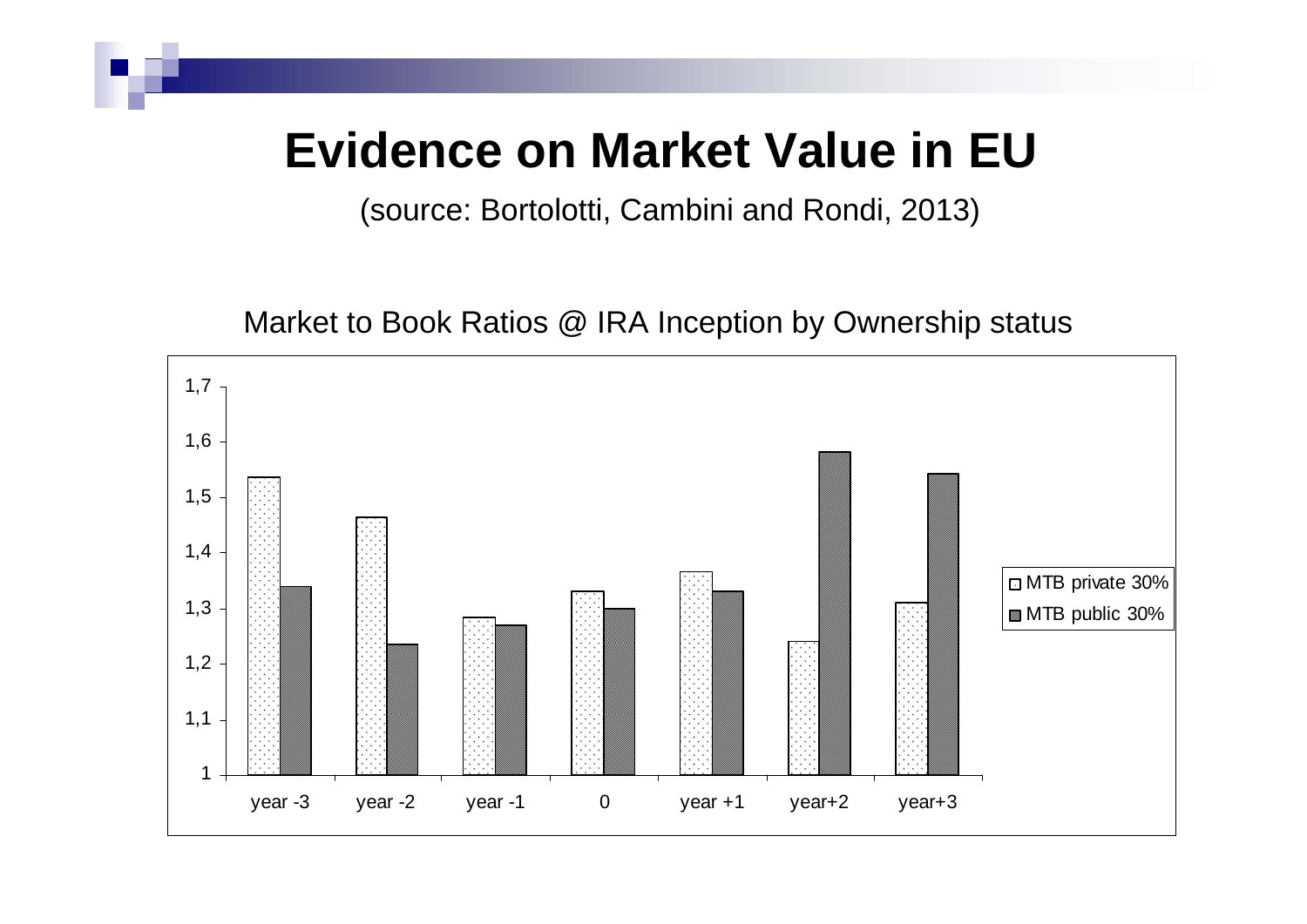#### **Identification and InstrumentsWhat defines a weak (or strong) institutional environment?**

- $\Rightarrow$  State ownership and regulatory independence are endogenous  $\Rightarrow$  Political Institutions  $\rightarrow$  GovUCR\*IRA $\rightarrow$ MTB
- We use Political Institutions as instruments
	- *Checks & Balances*: number of decision-makers whose agreement is necessary before policies can be changed or revoked (WB-DBPI)
	- *Electoral Proportionality*: Proportional electoral systems lead to party proliferation and fragmented governments, making policy changes less likely, and regulatory commitments more credible (Gallagher, 1991) (Alesina and Rosenthal, 1996)
- **Dur goal:** Identify the channel through which weak political institutions allow governments to affect firms and investors (and consumers)

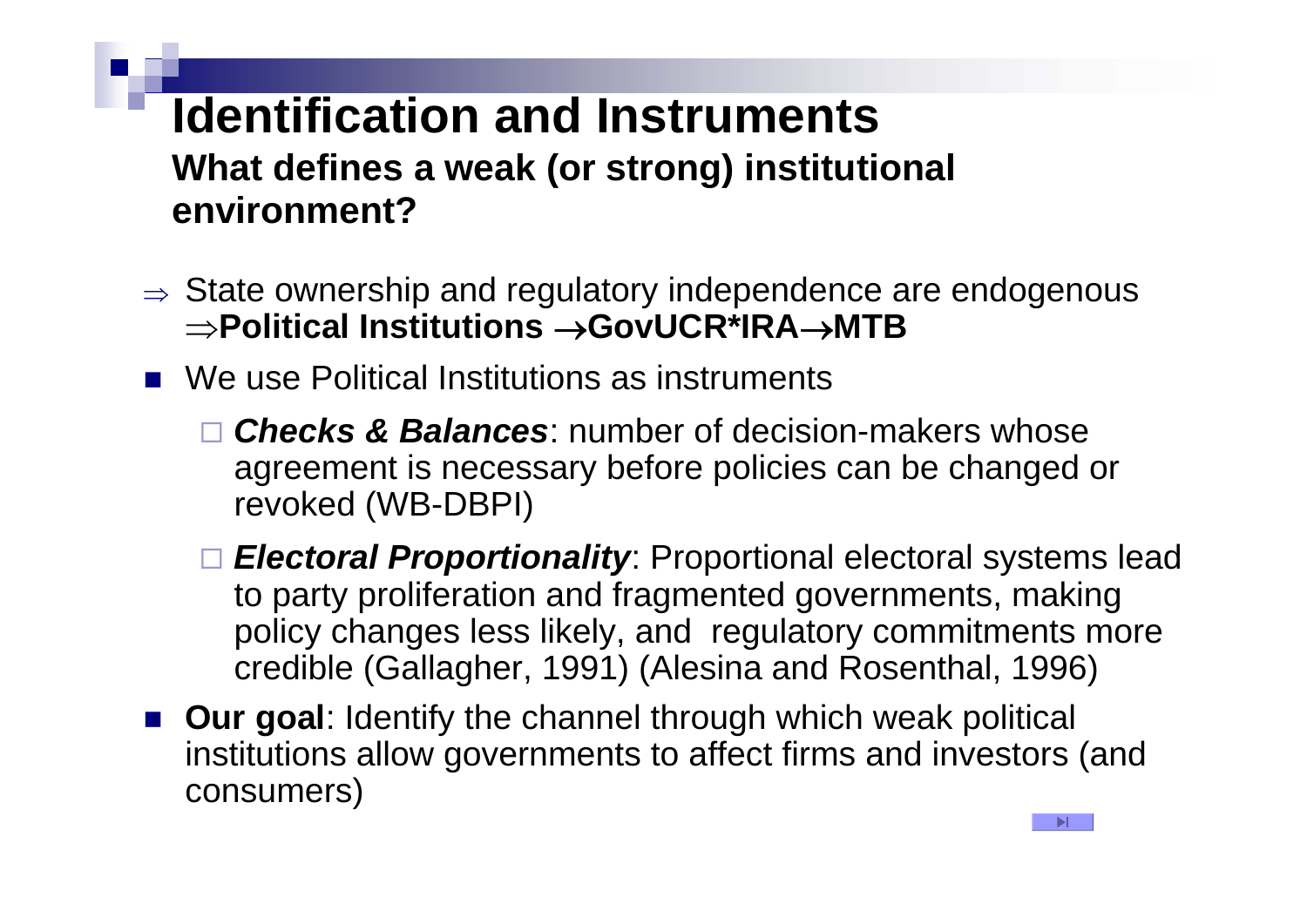#### **Data and Variables**

- **57 publicly traded energy and telecom** operators
	- □ 14 EU member states, 1994 2005 :
	- $\square$  12 of the top 30 for Mkt. capitalization in EU
- IRAs in place in all countries, mostly set up in 1997-2000
- **Market-to-book***:* (TA BE + ME) / TA (Worldscope)
- П **Formal Regulatory Independence:** dummy equal to 1 when the IRA is in place (Gilardi, 2002)
- P. **State ownership: Government Ultimate Control Rights** continuous variable, measured using the "weakest link concept"
- $\mathcal{L}^{\text{max}}$  **Firm, industry and country controls**: Size, Profitability, Leverage, OECD Liberalization Index, Invest\_Protection, GDPgrowth, Debt/GDP
- $\mathcal{L}(\mathcal{A})$ **Instruments for Ownership & IRA: Checks & Balances, Electoral** Dis-proportionality*, Political Orientation*, *Election date, Government Stability, Social Capital* (Distrust Index, World Value Survey)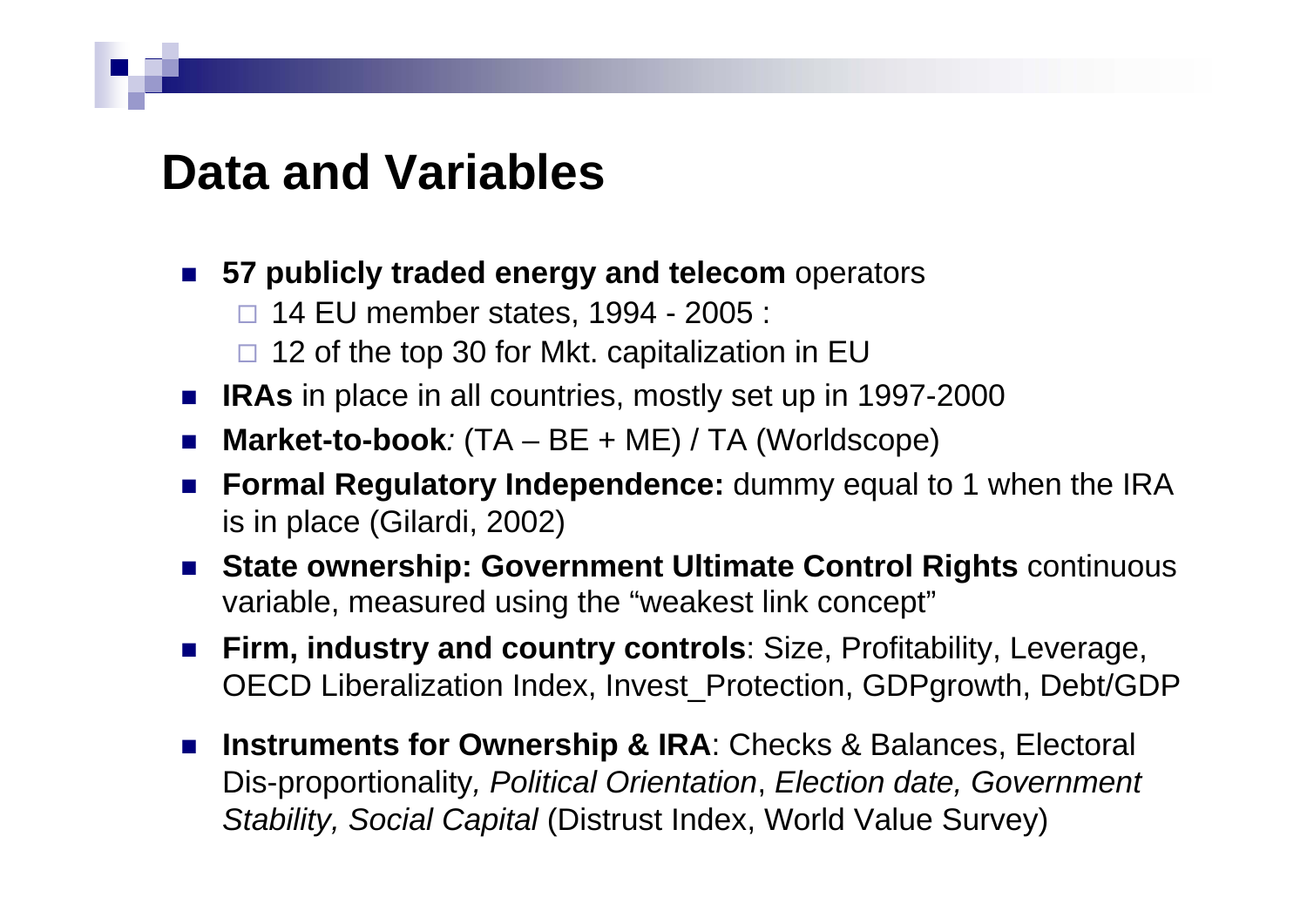### **Firm Value, Ownership and Political Institutions**

|                                                  | <b>Checks and Balances</b>       |                                  |                                  | <b>Proportionality Index</b>   |
|--------------------------------------------------|----------------------------------|----------------------------------|----------------------------------|--------------------------------|
| Dependent variable: MTB ratio                    | (1)<br>$Low\ C\&B$               | (2)<br>High C&B                  | (3)<br>Low<br>proportionality    | (4)<br>High<br>proportionality |
| Leverage <sub>t-1</sub>                          | $-0.171$                         | $-0.169$                         | $-0.322**$                       | 0.122                          |
| EBIT-to-Total Assets $_{t-1}$                    | (0.141)<br>$0.237*$<br>(0.131)   | (0.243)<br>$-1.209$<br>(0.943)   | (0.139)<br>0.183<br>(0.140)      | (0.301)<br>$-0.709$<br>(0.450) |
| Log of real total assets $_{t-1}$                | $-0.229***$<br>(0.085)           | $-0.090$<br>(0.165)              | $-0.239**$<br>(0.097)            | $-0.416***$<br>(0.162)         |
| <b>Investor Protection</b> t                     | 0.033<br>(0.048)                 | $-0.171$<br>(0.199)              | $-0.003$<br>(0.057)              | 0.103<br>(0.222)               |
| $GDP$ Growth                                     | $-0.026$<br>(0.023)              | 0.001<br>(0.069)                 | 0.015<br>(0.054)                 | 0.041<br>(0.074)               |
| $Debt/GDP_t$                                     | $-1.240**$<br>(0.500)            | 0.726<br>(1.576)                 | $-0.202$<br>(0.828)              | 0.164<br>(0.760)               |
| OECD Index of Liberalization,                    | $0.101*$<br>(0.056)              | $-0.205***$<br>(0.068)           | 0.059<br>(0.055)                 | $-0.130**$<br>(0.064)          |
| Government UCR <sub>t-1</sub> $(\alpha_1)$       | $-0.522**$<br>(0.223)            | $-1.074*$<br>(0.558)             | $-0.436$<br>(0.296)              | $-0.526$<br>(0.339)            |
| IRA <sub>t-1</sub> $(\alpha_2)$                  | $-0.122$                         | $0.870**$                        | $-0.019$                         | 0.005                          |
| Government UCR <sub>t-1</sub> * IRA $(\alpha_3)$ | (0.161)<br>$0.803***$<br>(0.237) | (0.426)<br>$-1.123**$<br>(0.564) | (0.110)<br>$0.875***$<br>(0.345) | (0.234)<br>0.009<br>(0.288)    |
| Firm dummies                                     | Yes                              | Yes                              | Yes                              | Yes                            |
| Year dummies                                     | Yes                              | Yes                              | Yes                              | Yes                            |
| P-value test on $\alpha_1 + \alpha_3 = 0$        | 0.125                            | 0.038                            | 0.036                            | 0.335                          |
| P-value test on $\alpha_2 + \alpha_3 = 0$        | 0.000                            | 0.264                            | 0.006                            | 0.938                          |
| R squared                                        | 0.375                            | 0.552                            | 0.393                            | 0.477                          |
| N. Firms [N. Obs.]                               | 50 [353]                         | 22 [93]                          | 38 [271]                         | 26 [177]                       |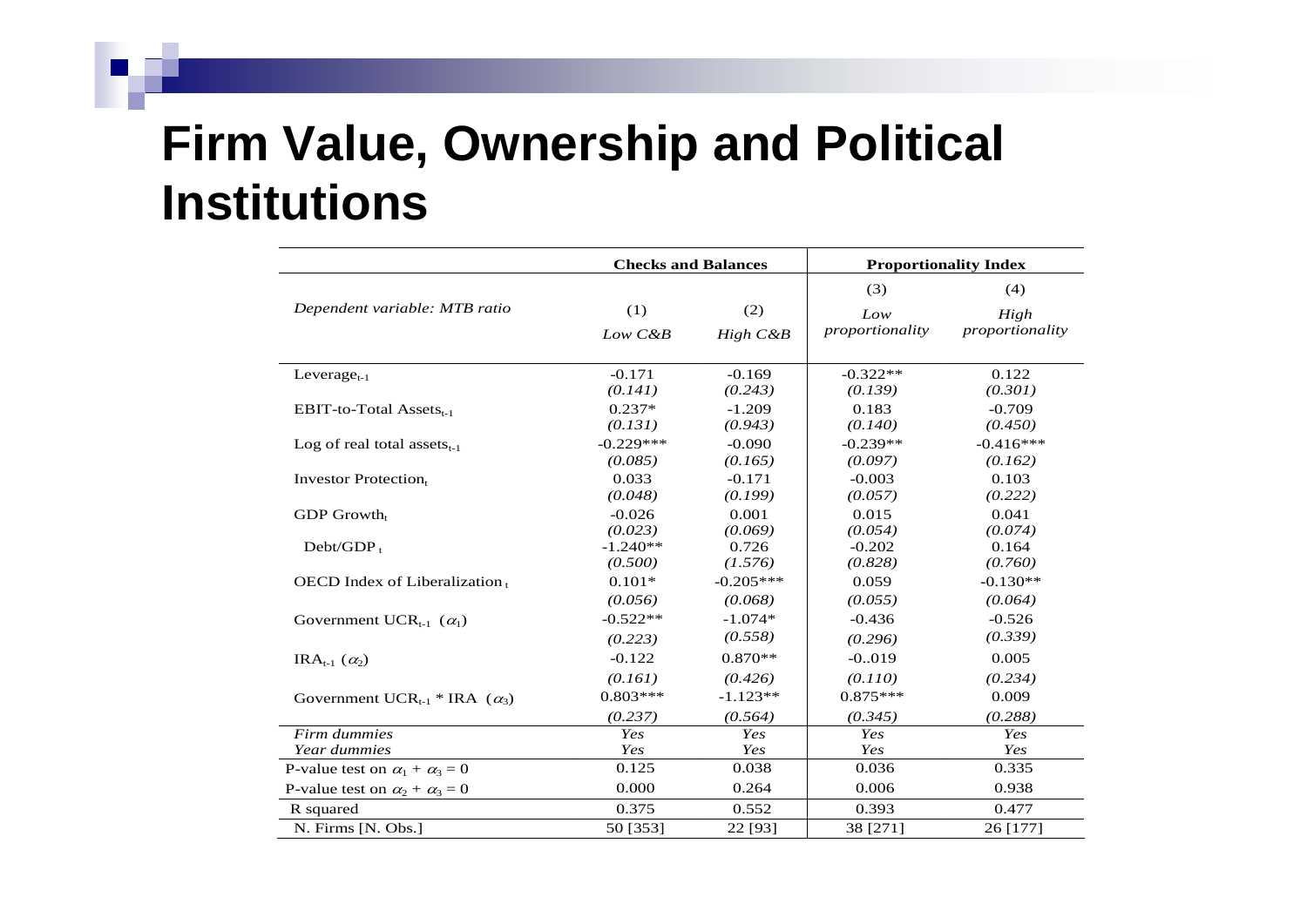#### **Firm Value and Political Institutions** *2SLS*

**I** 

| Dependent variable:                            | $MTB_t$      | $MTB_t$     | $MTB_t$                  | $MTB_t$      |
|------------------------------------------------|--------------|-------------|--------------------------|--------------|
|                                                | (1)          | (2)         | (3)                      | (4)          |
| Leverage <sub>t-1</sub>                        | $-0.114$     | $-0.251*$   | $-0.271$                 | $-0.325$     |
|                                                | (0.156)      | (0.066)     | (0.249)                  | (0.235)      |
| EBIT-to-Total Assets $_{t-1}$                  | $0.205*$     | $0.189**$   | $0.175*$                 | $0.174*$     |
|                                                | (0.108)      | (0.095)     | (0.104)                  | (0.103)      |
| Log of real total assets $_{t-1}$              | $-0.150**$   | $-0.227***$ | $-0.239*$                | $-0.269**$   |
|                                                | (0.067)      | (0.066)     | (0.130)                  | (0.112)      |
| <b>Investor Protection</b> t                   | $-0.054$     | $-0.046$    | $-0.014$                 | $-0.013$     |
|                                                | (0.050)      | (0.046)     | (0.077)                  | (0.096)      |
| $GDP$ Growth <sub>t</sub>                      | $0.084**$    | $0.107***$  | $0.114*$                 | $0.126*$     |
|                                                | (0.040)      | (0.041)     | (0.060)                  | (0.068)      |
| $Debt/GDP_t$                                   | $-0.470$     | $-0.224$    | 0.104                    | $-0.341$     |
|                                                | (0.414)      | (0.458)     | (0.951)                  | (0.578)      |
| OECD Index of Liberalization,                  | 0.068        | 0.043       | 0.045                    | 0.024        |
|                                                | (0.045)      | (0.048)     | (0.058)                  | (0.062)      |
| Government UCR <sub>t</sub> $(\alpha_1)$       | $-1.202$     | $-3.386**$  | $-4.151$                 | $-4.380$     |
|                                                | (1.315)      | (1.651)     | (4.190)                  | (3.187)      |
| IRA <sub>t</sub> $(\alpha_2)$                  | $-0.824**$   | $-1.304***$ | $-1.562$                 | $-1.370**$   |
|                                                | (0.338)      | (0.507)     | (1.027)                  | (0.592)      |
| Government UCR <sub>t</sub> * IRA $(\alpha_3)$ | $3.133***$   | 3.496***    | 3.799***                 | 3.388***     |
|                                                | (0.986)      | (1.096)     | (1.358)                  | (1.099)      |
| Checks & Balances $_{t-1}$                     |              |             | $-0.135$                 |              |
|                                                |              |             | (0.175)                  |              |
| Proportionality Index $_{t-1}$                 |              |             | $\overline{\phantom{a}}$ | $-0.037$     |
|                                                |              |             |                          | (0.091)      |
| Hansen J (all instruments) ( $p$ value)        | 0.639        | 0.857       | 0.799                    | 0.806        |
| Diff-in-Sargan C test:                         | 0.447        | 0.852       |                          |              |
| C&B Index / Prop. Index (p value)              |              |             |                          |              |
| $F$ Test (p value)                             | 5.79 (0.000) | 5.67(0.000) | 5.25(0.000)              | 4.97 (0.000) |
| N. Firms [N. Obs.]                             | 57 [449]     | 57 [449]    | 57 [449]                 | 57 [449]     |
| P-value test on $\alpha_1 + \alpha_3 = 0$      | 0.053        | 0.910       |                          |              |
| P-value test on $\alpha_2 + \alpha_3 = 0$      | 0.006        | 0.005       |                          |              |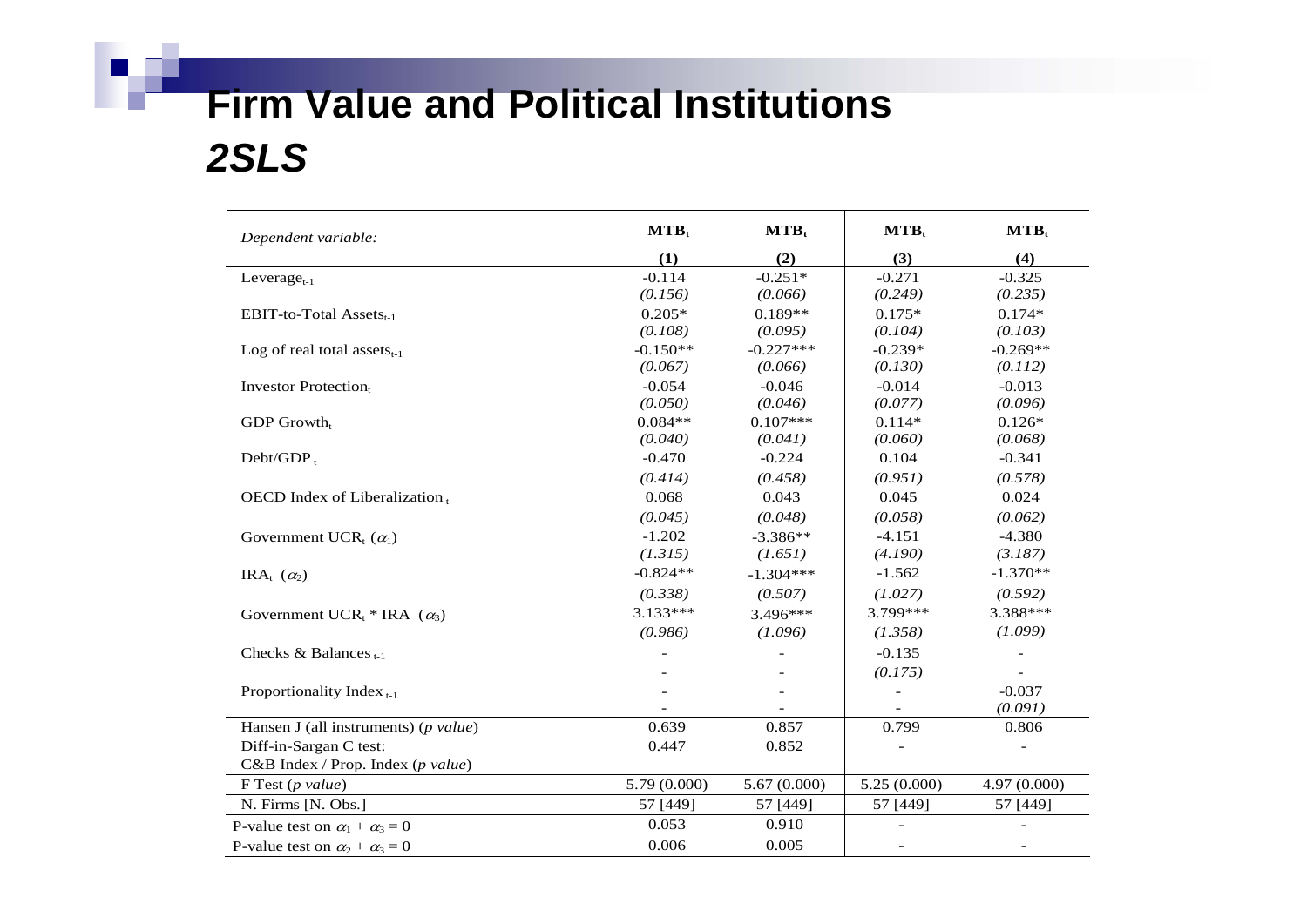#### **Robustness Checks**

- We test the over-identifying restrictions by including one by one the external political institutions instruments in *2nd* stage
- **Robustness analysis:** 
	- □ We control for possible endogeneity of market liberalization
	- We account for social capital and culture **(dis)trust** generates more demand for regulation (Aghion et al., 2012)
- **Sensitivity analysis:** 
	- □ We include also transport and infrastructure operators and water supply firms as control sample with no IRA
	- □ We exclude UK companies (IRAs and privatizations earlier)
	- $\Box$  We use a threshold (dummy =1 at 30%) to define state control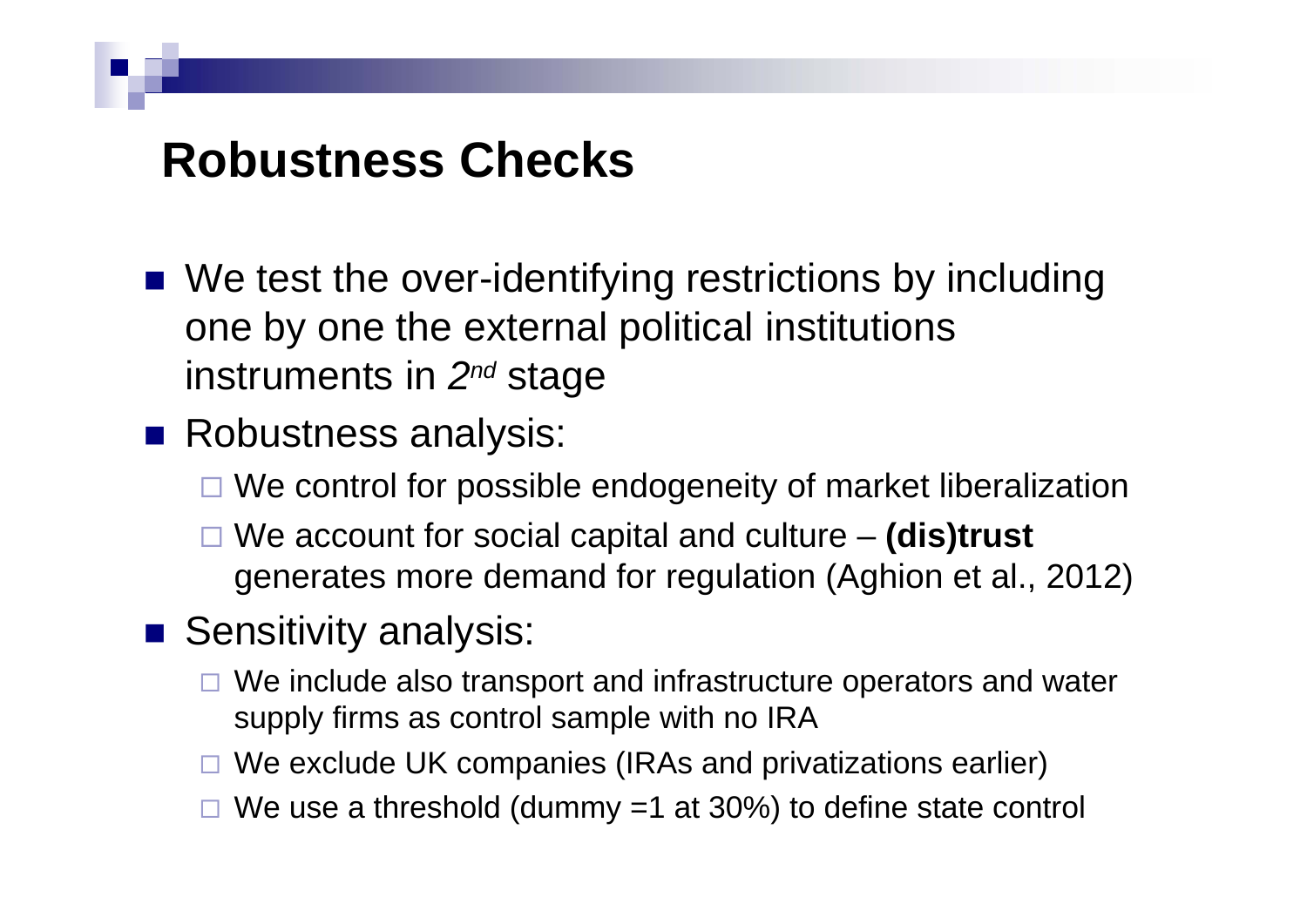## **Firm Value and Political Institutions: Main Findings and Conclusions**

- The larger the Gov't ownership stake, the higher the market value of regulated firms, *when* the Gov't can discretionally interfere with formally but not really independent regulators
- **Political interference with IRAs is likely to intensify:**

 $\Rightarrow$  In presence of residual state ownership, as a soft regulatory stance will raise profits and dividends: the "*motive"*  $\Rightarrow$  When the country's institutional endowment (e.g. weak checks and balances) allows them to do so: the "*opportunity*"

**Our results raise concerns about the effectiveness of** privatization and regulatory policies in EU network industries when the institutional constraints to political interference in regulatory matters are weak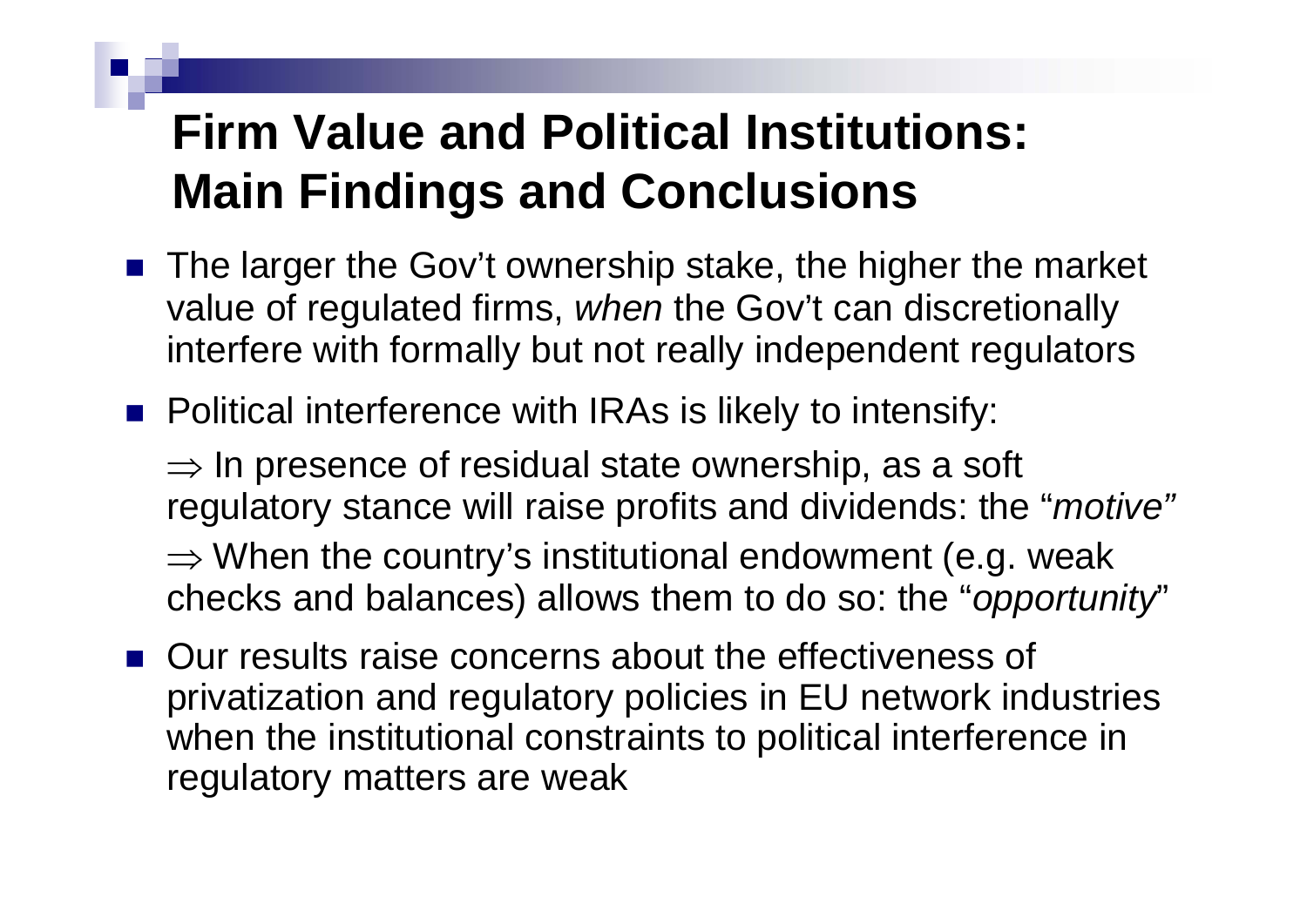#### **Ownership and Dynamic Efficiency**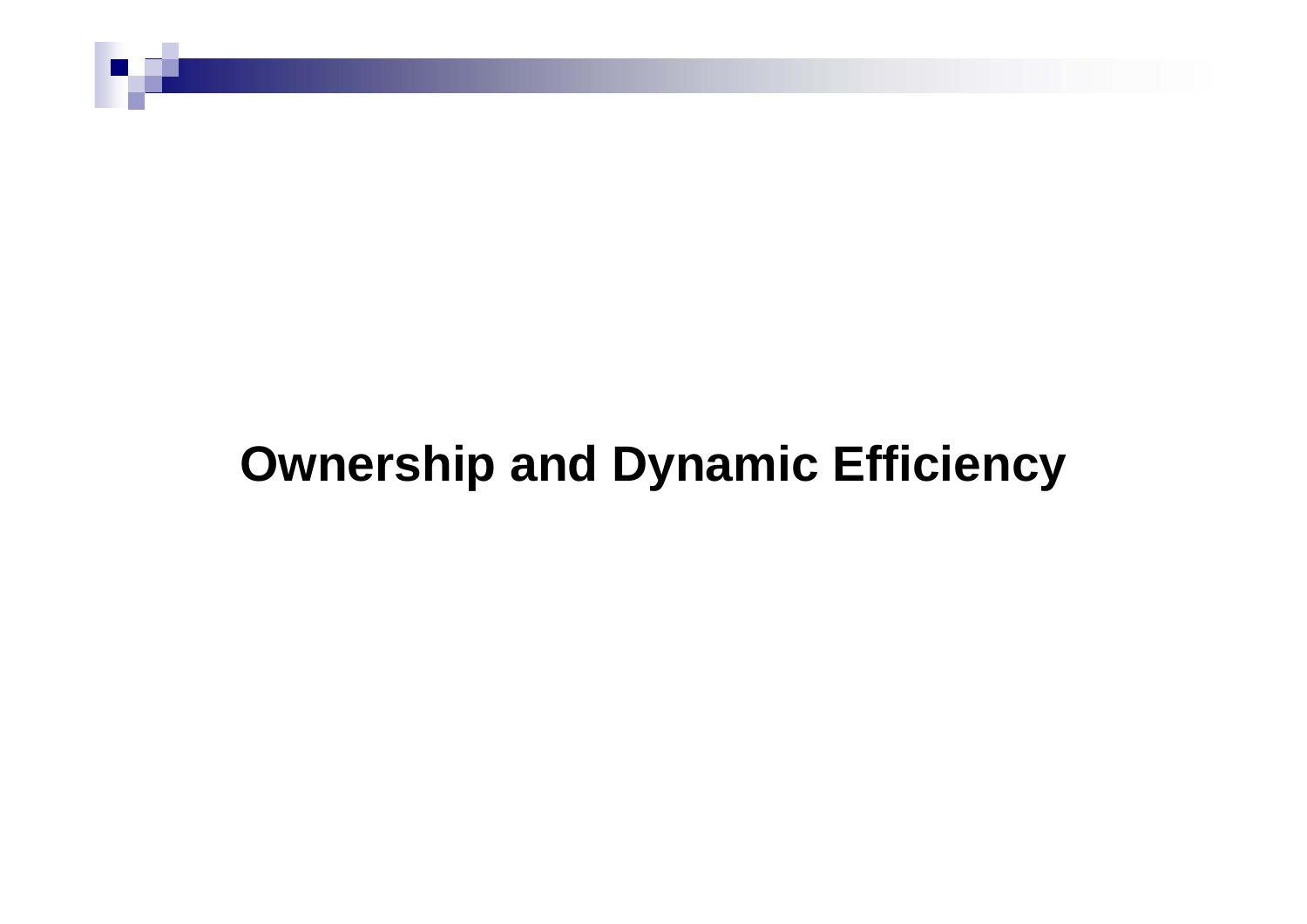#### **Ownership and Dynamic Efficiency in EU**

#### П Relationship between Investment, IRA and Ownership in EU

- □ Cambini and Rondi (2012): using a panel of 80 publicly traded EU telecoms, energy, transportation, and water utilities over the 1994-2004 period, they find that utilities invest more when an IRA is in place.
- $\Box$  Moreover, conditional on the existence of an IRA, firms invest more when the IRA has a larger degree of formal independence.
- $\Box$  The IRA set up leads to a long-run increase of 2.5% in the investment rate  $(= \text{capex to total asset}).$
- □ However, ownership does not display any significant effect. Hence, no differences between investment behavior among state controlled and privately controlled firms. This result is confirmed in sub-sample of Telecoms and Energy companies.
- П Political interference on investments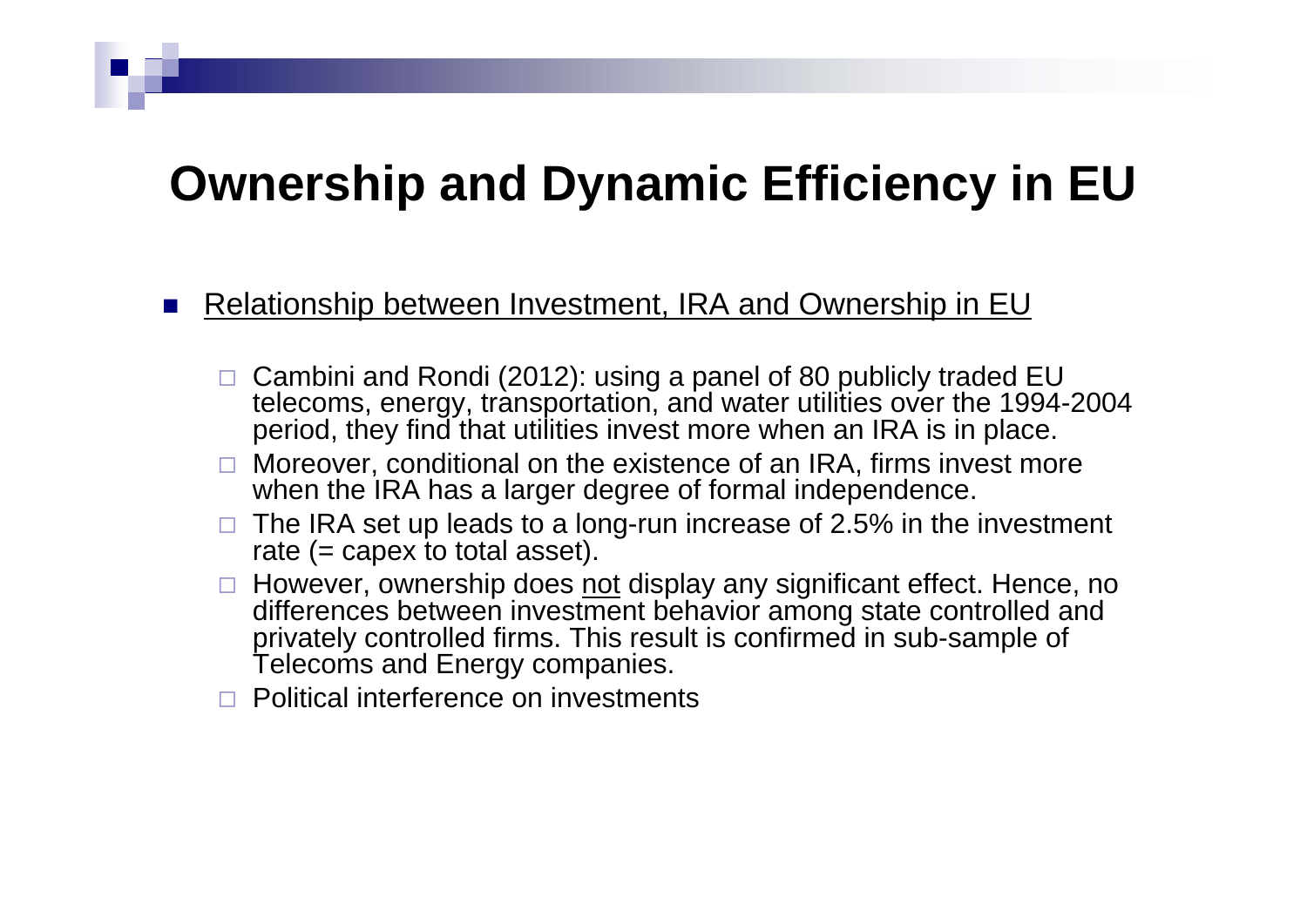#### Marginal Effect of IRA on Investment as Political Orientation of the Executive changes from Left to Right

 $\alpha_{1}$ + $\alpha_{5}$ \*Pol Orientation



Interaction of politics with the IRA regulatory functions hurts investment when the executive is decidedly rightwing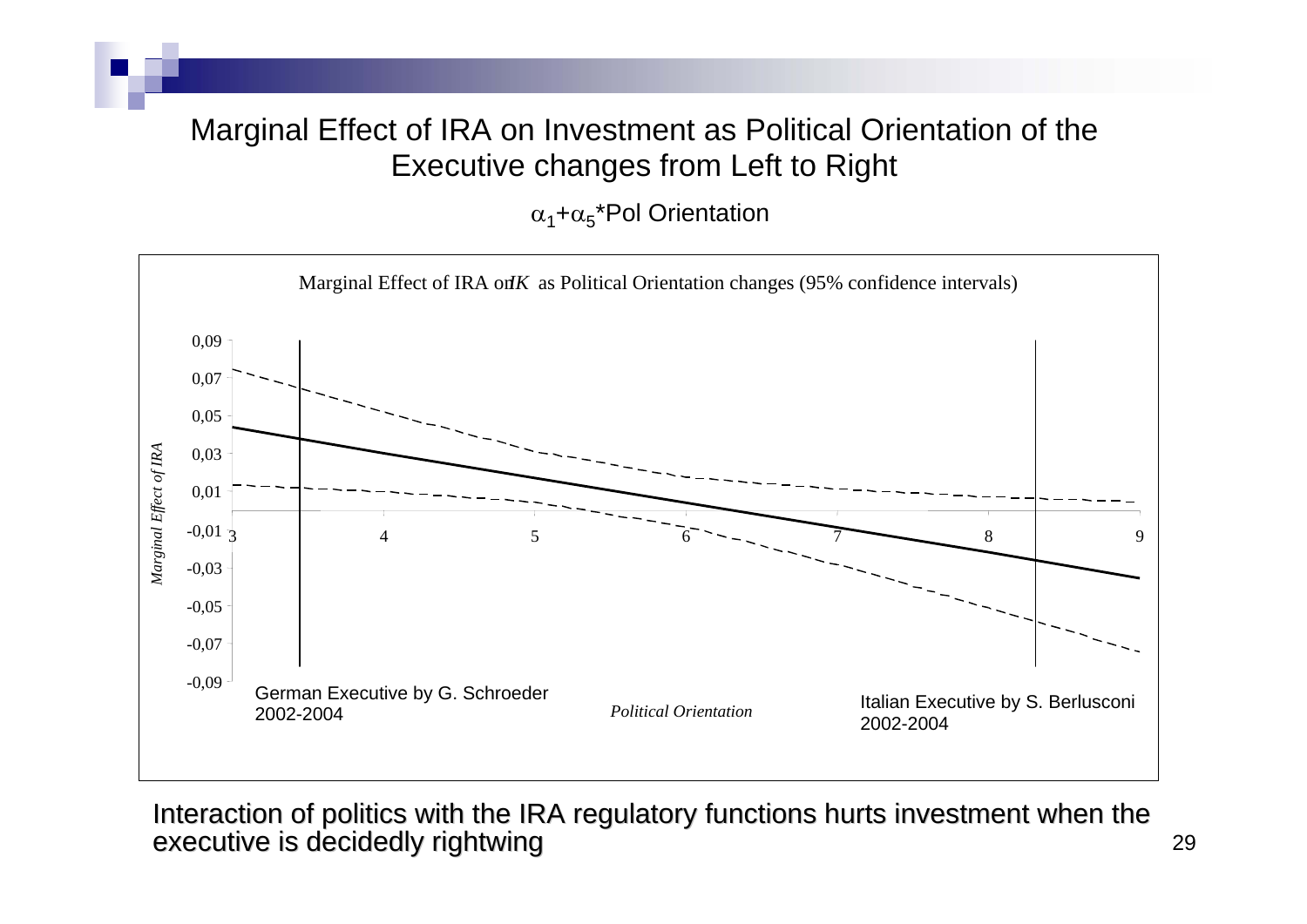### **Ownership and Dynamic Efficiency in EU**

- F. Relationship between Investment, Regulatory mechanisms and Ownership
- $\mathcal{L}_{\rm{max}}$  Cambini and Rondi (2010 *Journal of Regulatory Economics*):
	- $\Box$  Investigates the relationship between investment and regulatory regimes for a panel of European energy utilities from 1997 to 2007
		- Do investment decisions differ across different regulatory regimes: Incentive vs. Rate of Return (RoR) regulation?
		- **If is investment sensitive to changes in the regulatory instruments: WACC and** X Factors?
	- □ Collection of detailed data on regulatory instruments (incentive vs. RoR) in 5 EU countries (Spain, Germany, France, italy, UK)
	- $\Box$ We account for the impact of public vs. private ownership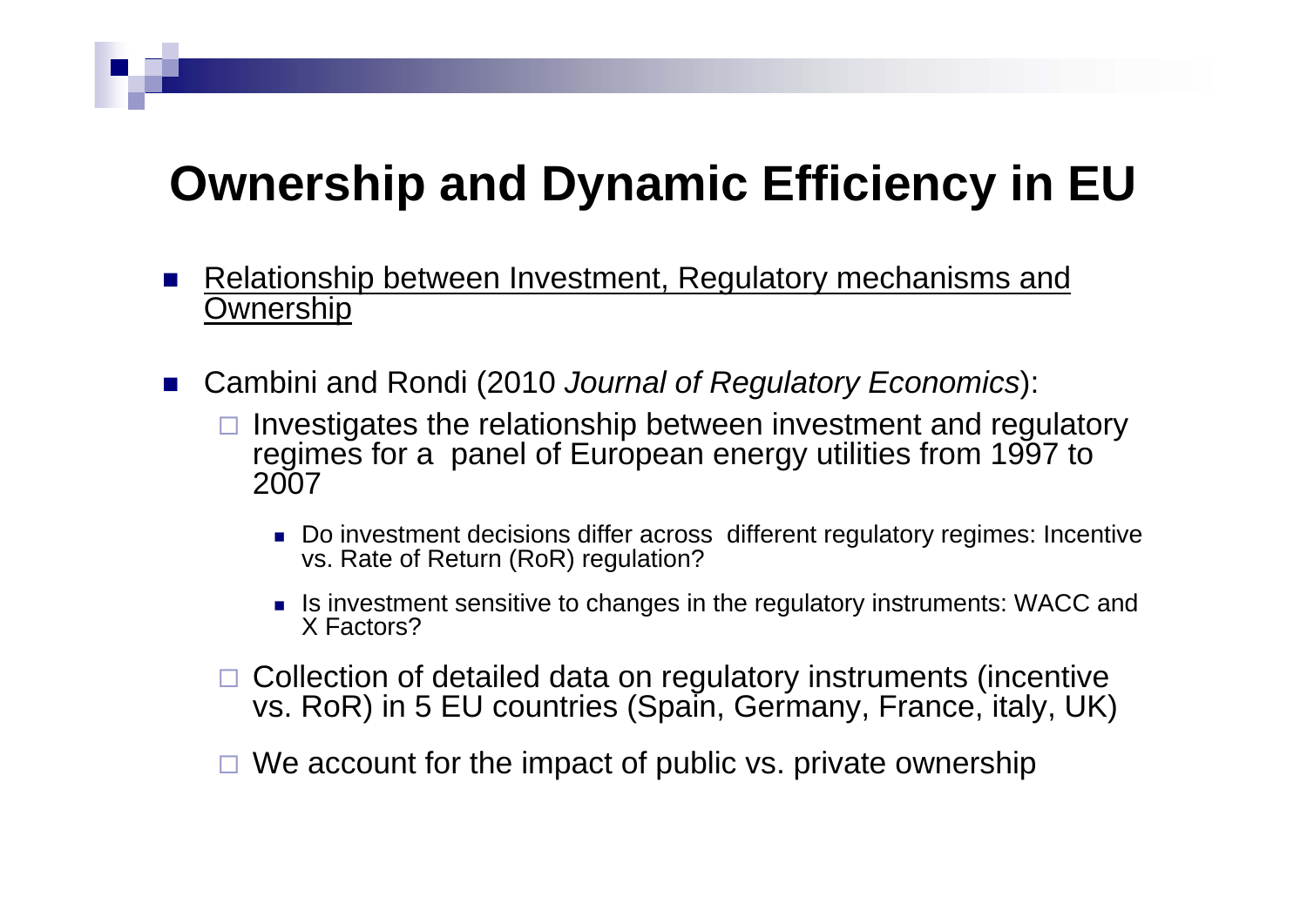## **Results on Dynamic Efficiency of EU Energy Utilities**

(source: Cambini and Rondi, 2010 *JRE*)

- In the first decade after reforms, investment at EU energy utilities under *incentive regulation* was higher than at firms under Rate of Return regulation.
- *Private firms* appear to invest more, but not if we account for endogeneity of ownership. Again, no statistical significant difference between different ownership types.
- Our results suggest that regulation rather that ownership matters!
- Regulatory intervention if effective provides an environment which somewhat reduces the differencesbetween private and public managers' internal incentives.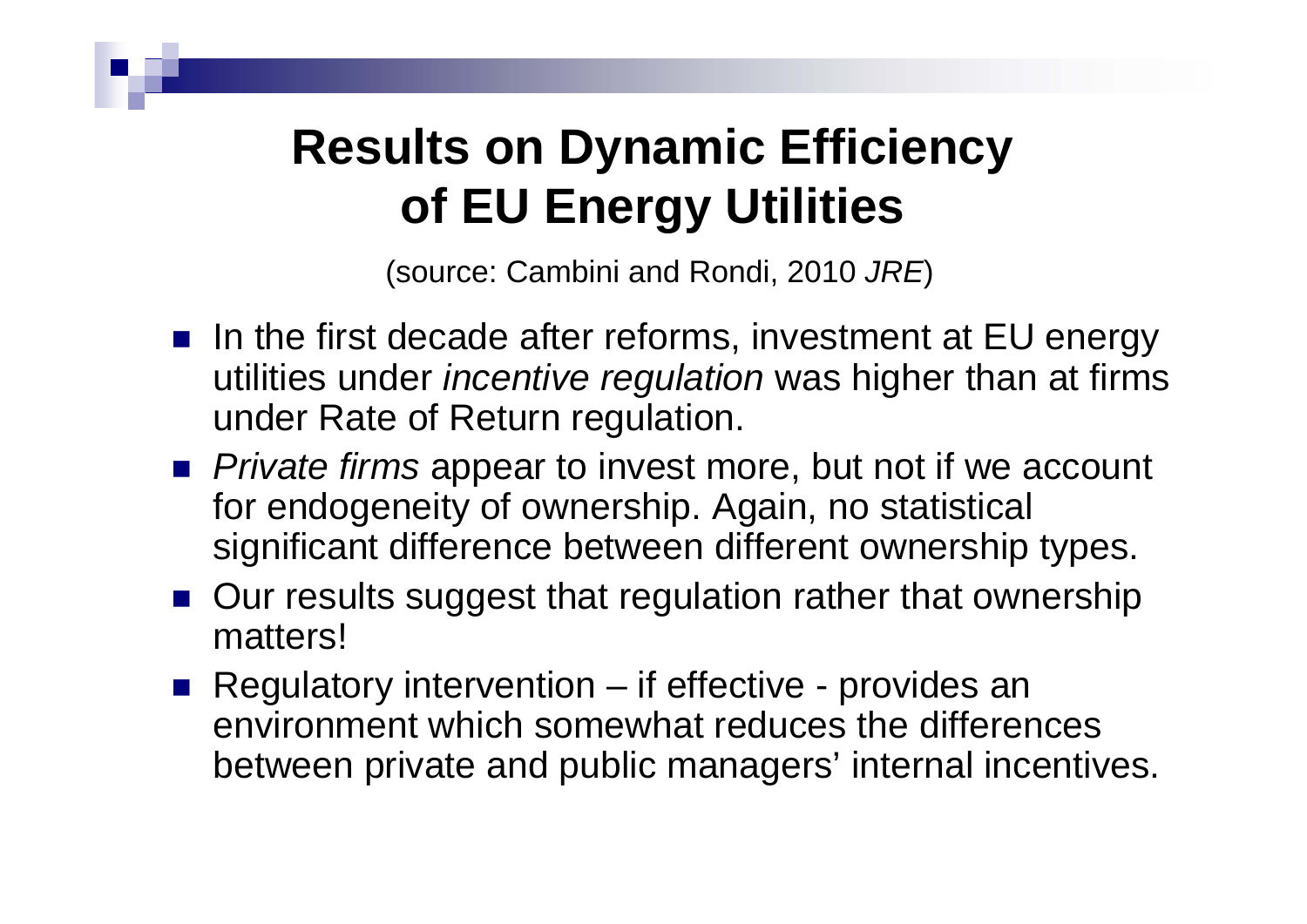#### **A tentative sum up**

- **The evidence presented so far does not allow us to provide** an unambiguous answer about the role of privatization on the financial and operating performance of European SOEs.
- **Productivity seems higher in private companies, but mostly** due to regulatory intervention rather that ownership *per se*
- **Privatization alone does have an impact, but this impact is** much stronger when joint with effective regulatory interventions.
- **Problem:** state ownership gives scope for political interference !! Governments may use utilites to obtain extra rents (i.e. dividends) especially when public budget conditions are harsh.
- **Preliminary eivdence (Bremberg, Cambini, Rondi and Gugler,** 2013) does show that state-controlled firms have significantly higher target dividend payout ratios and show higher smoothing parameters than fully privatised, privatelycontrolled firms (in EU energy).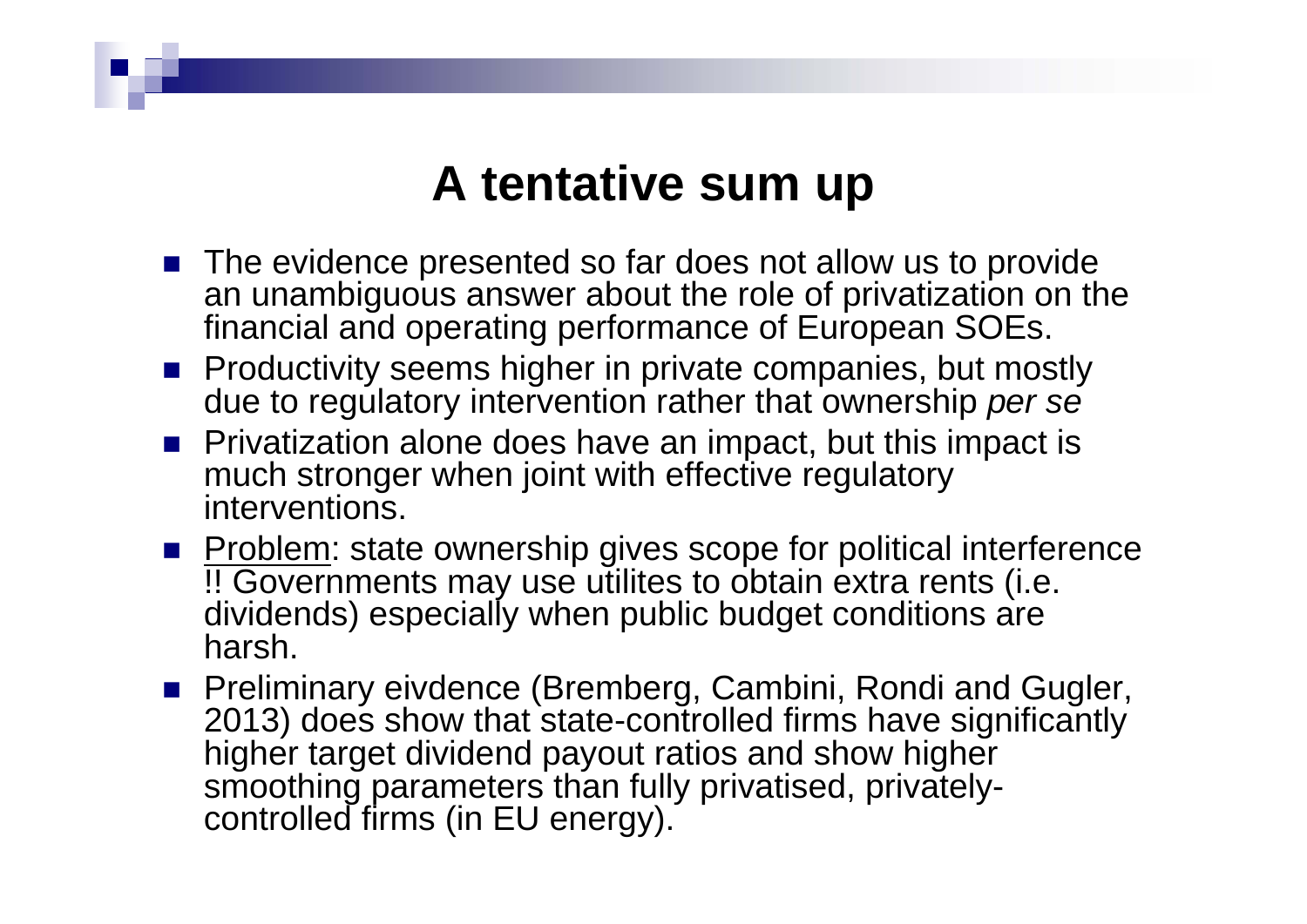## **Appendix: Measuring UCR**

■ The state's UCR are measured using the "weakest link concept" as in La Porta et al. (*JF*, 1999) and Faccio and Lang (*JFE*, 2002).

■ An example:

$$
\begin{array}{|c|c|c|c|c|}\n\hline\n\text{Government} & 50\% & \text{Firm A} & \xrightarrow{25\%} & \text{Firm B} \\
\hline\n\end{array}
$$

■ According to the weakest link approach, the gov't holds 25% of Firm B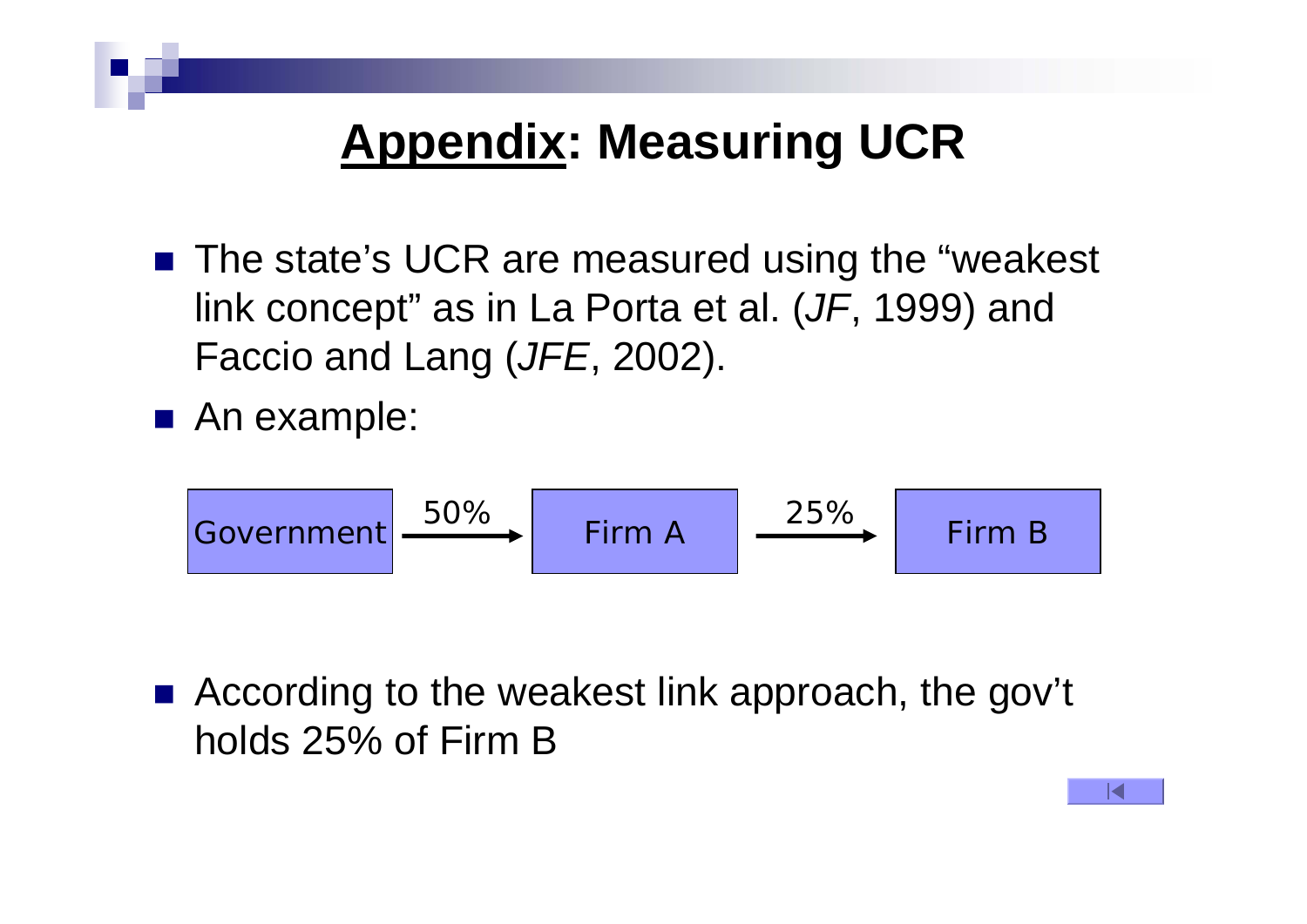#### *Political Institutions :*

#### *Disproportionality Index*

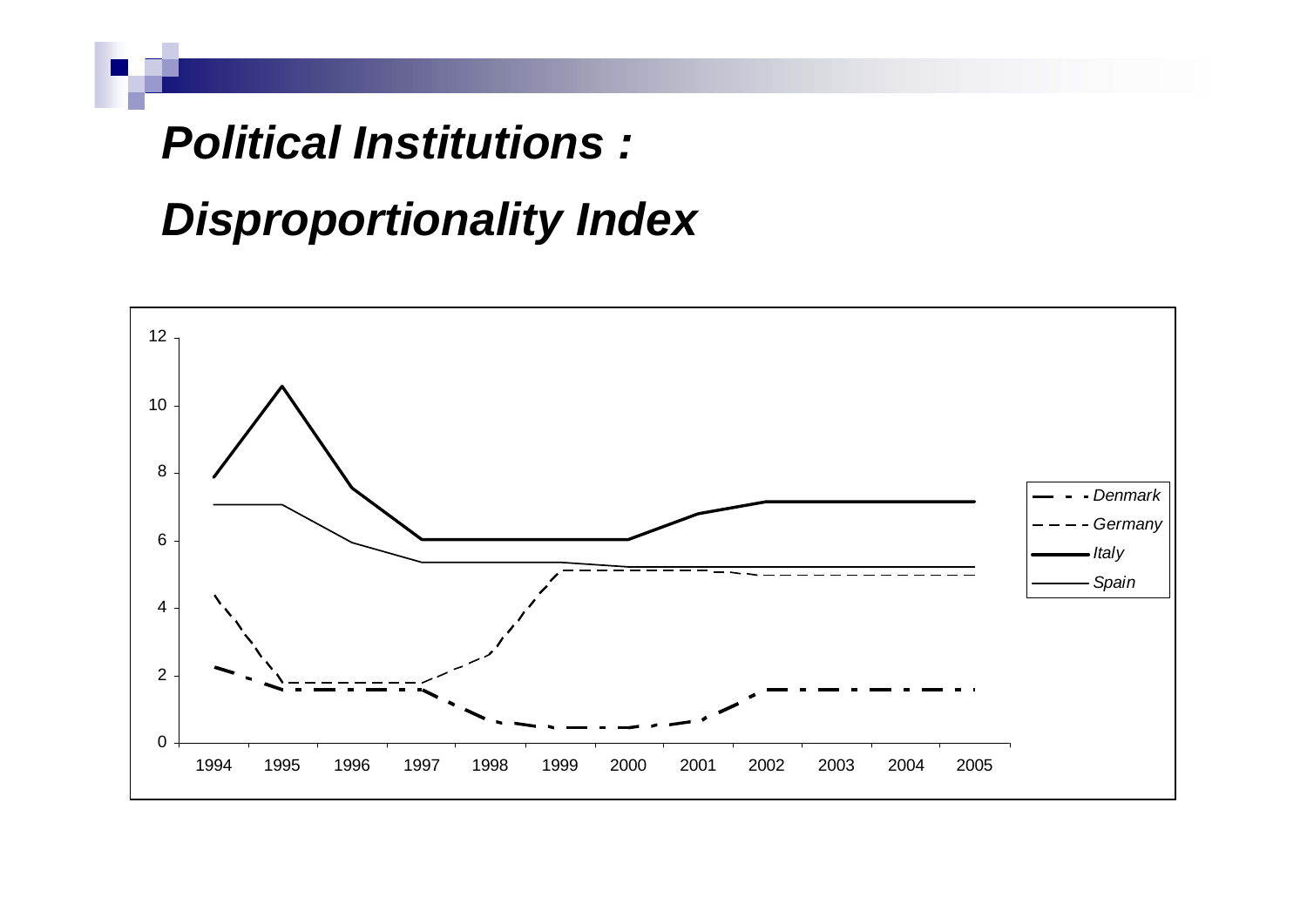#### *Political Institutions : Checks & Balances* **(WB) and** *Political Constraints* **(Henisz, 2000)**



K